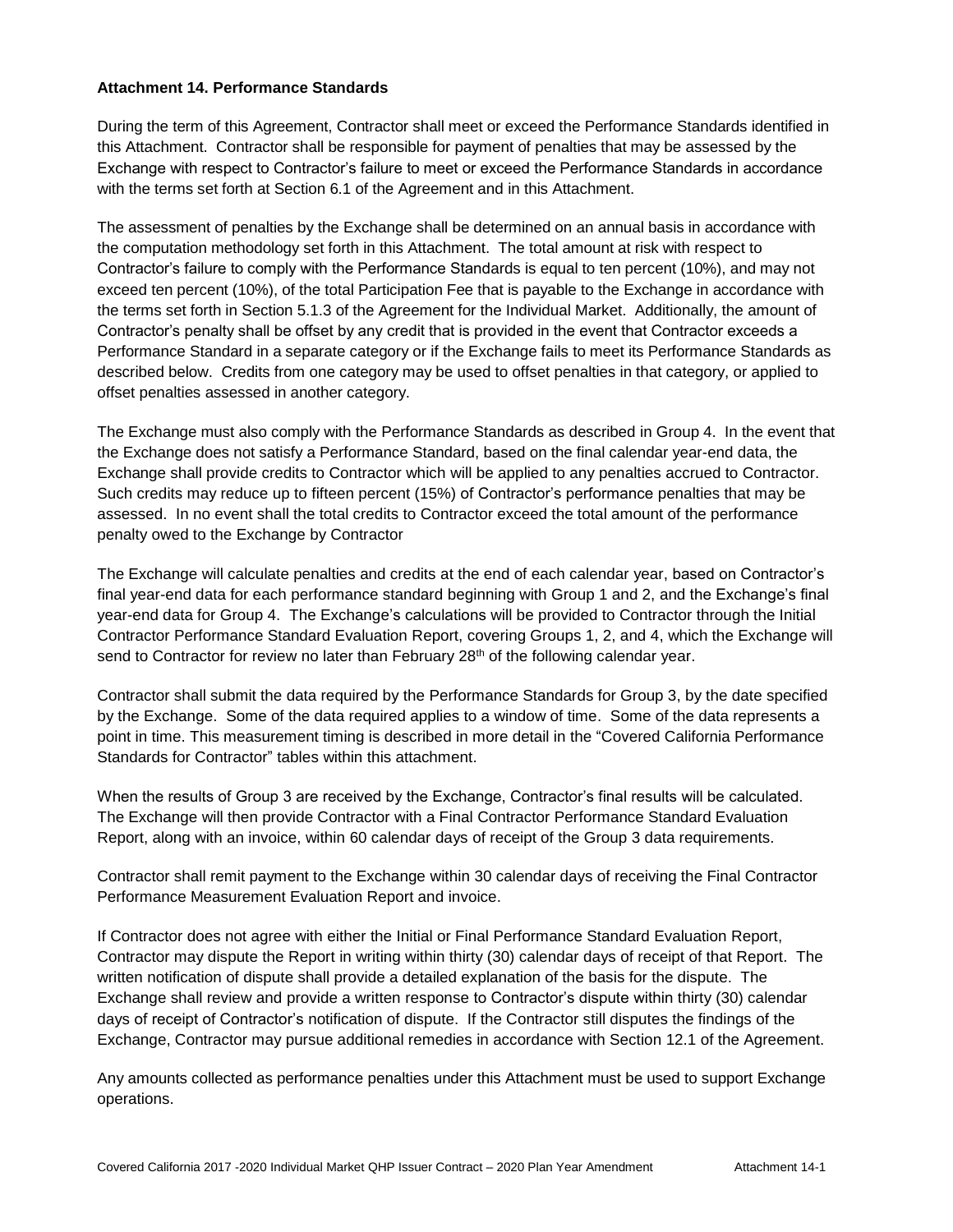Contractor shall annually submit the required data for Group 5. Group 5 is a reporting requirement only. No penalties or credits will be assessed for Group 5 in 2020.

#### **Call Center Operations Performance Standards Reporting - Group 1 - Customer Service and Group 2 – Operational, Performance Standards 1.1 – 1.6, and 2.1 – 2. 5.**

Monthly Performance Report: Contractor shall monitor and track its performance each month against the Performance Standards set forth herein. Contractor shall provide detailed supporting information (as mutually agreed by the parties) for each Monthly Performance Report to the Exchange in electronic format. Contractor shall report on Exchange business only and shall report Contractor's Enrollees in the Individual Exchange separate from Contractor's Enrollees in Covered California for Small Business.

#### **Measurement Rules:**

Except as otherwise specified below in the Performance Standards Table, the reporting period for each Performance Standard shall be one calendar month. All references to days shall be calendar days and references to time of day shall be to Pacific Standard Time.

#### **Performance Standards:**

- 1) General The Performance Standards Table sets forth the categories of Performance Standards and their associated measurements. In performing its services under this Agreement, Contractor shall use commercially reasonable efforts to meet or exceed the Performance Standards.
- 2) Root Cause Analysis/Corrective Action If Contractor fails to meet any Performance Standard in any calendar month (whether or not the failure is excused), Exchange may request and Contractor shall (a) investigate and report on the root cause of the problem; (b) develop a corrective action plan (where applicable); (c) to the extent within Contractor's control, remedy the cause of the performance failure and resume meeting the affected Performance Standards; (d) implement and notify the Exchange of measures taken by Contractor to prevent recurrences, if the performance failure is otherwise likely to recur; and (e) make written recommendations to the Exchange for improvements in Contractor's procedures.
- 3) Performance Standard Exceptions Contractor shall not be responsible for any failure to meet a Performance Standard if and to the extent that the failure is excused pursuant to Section 12.7 of the Agreement (Force Majeure), or the parties agree that the lack of compliance is due to the Exchange's failure to properly or timely perform (or cause to be properly or timely performed) any responsibility, duty, or other obligation under this Agreement, provided that Contractor timely notifies the Exchange of the problem and uses commercially reasonable efforts to perform and meet the Performance Standards notwithstanding the Exchange's failure to perform or delay in performing.

If Contractor wishes to avail itself of one of these exceptions, Contractor must notify the Exchange in its response to the performance report identifying the failure to meet such Performance Standard. This response must include: (a) the identity of the Performance Standard that is subject to the exception, and (b) the circumstances that gave rise to the exception in sufficient detail to permit the Exchange to evaluate whether Contractor's claim of exception is valid. Notwithstanding anything to the contrary herein, in no event shall any failure to meet a Customer Satisfaction Performance Standard fall within an exception.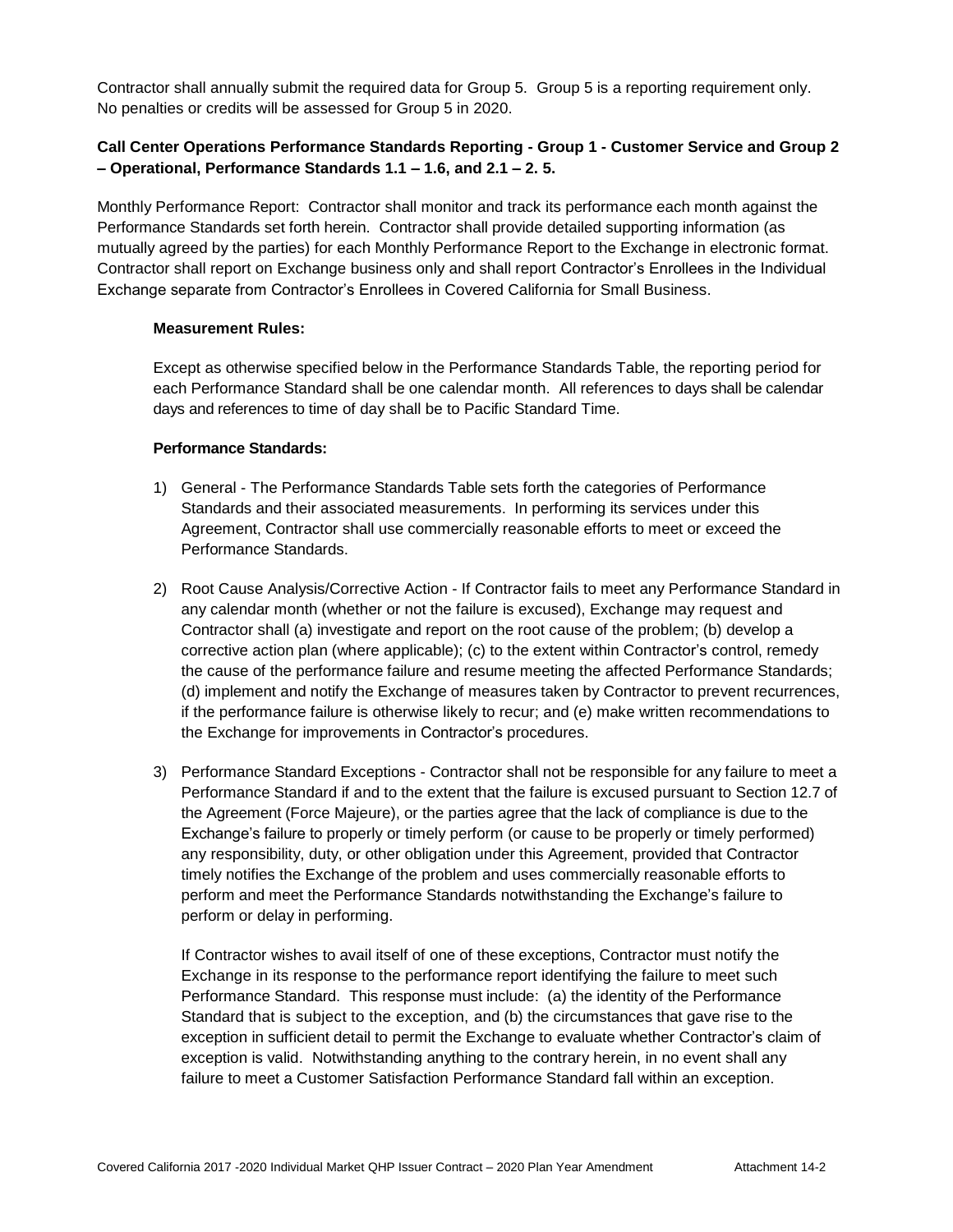The Exchange must also comply with the Performance Standards to the extent that such standards are applicable to the Exchange's operations.

- 4) Agreed Adjustments/Service Level Relief The Parties may adjust, suspend, or add Performance Standards from time to time, upon written agreement of the parties, without an amendment to this contract.
- 5) Performance Defaults Failure of the Contractor to meet the performance standards shall grant the Exchange the authority to assess penalties where applicable, or require that the Contractor provide and implement a corrective action plan.
- 6) Credits For certain measures of the performance standards set forth in the Performance Standards Table, Contractor will have the opportunity to earn credit for performance that exceeds the Performance Standards. The Credits shall be used to offset (i.e., reduce) any penalties that are imposed during any Contract Year.
- 7) Performance Tables The Performance Standards are set forth in the tables below, titled Covered California Performance Standards for Contractor.

#### **Performance Standards Reporting-Group 3 - Quality, Network Management and Delivery System Reform, Performance Standards 3.1 - 3.8**

QHP Issuers are required by CMS annually to collect and submit third-party validated QRS measure data, for the previous measurement year that will be used by CMS to calculate QHP scores and ratings. These measures will be determined by CMS. The Exchange will publicly report the QRS scores and ratings that are produced by CMS, and reserves the right to produce additional QRS scores from the CMS data for public release. QRS scores are based on surveys of both individual market and Covered California for Small Business Enrollees for those products offered in both marketplaces. Performance penalties will be calculated using the PMPM for individual market only.

The Parties may adjust, suspend, or add Performance Standards from time to time, upon written agreement of the parties, without an amendment to this contract.

#### **Performance Standards Reporting – Group 5 - Dental Quality Alliance (DQA) Pediatric Measure Set**

Contractor shall annually report on the Performance Standards for dental in Group 5. Reporting will be on embedded pediatric dental for each Plan Year. Contractor must submit this report by April 30th of the following calendar year.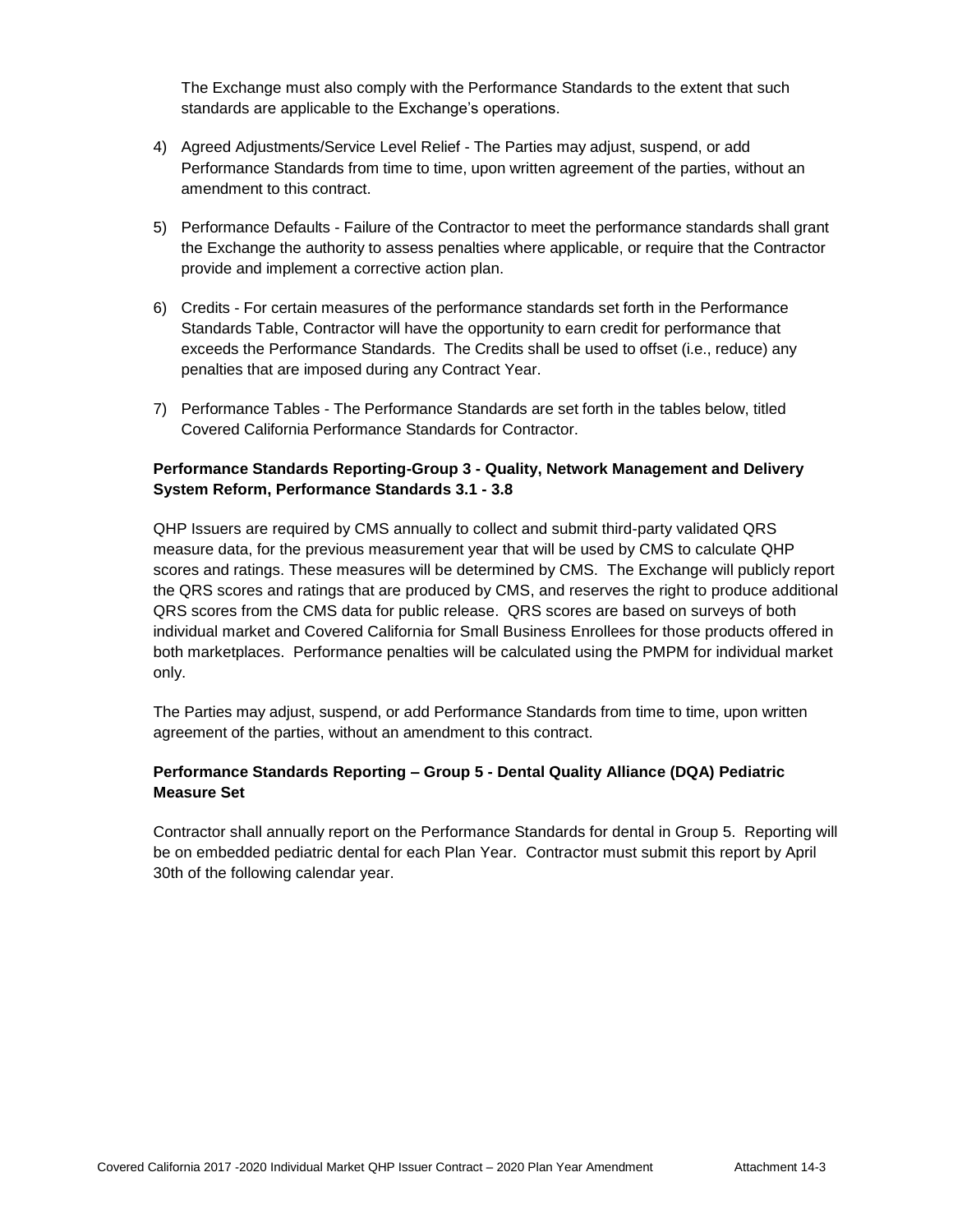## **Group 1: Customer Service Performance Standards**

For Plan Year 2020 all Performance Standards are to be measured with a 15% total Performance Penalty at risk or credit.<sup>1</sup> Contractor shall submit all Group 1 data by the 10<sup>th</sup> of the following month with the exception of 1.3 Implementation of Appeals Decisions.

| <b>Performance Standard</b> |                                                                                                                                                                                                                                                    | <b>Performance Requirements</b>                                                                                                                                                                                                                                                                                                                                                                                                                            |  |
|-----------------------------|----------------------------------------------------------------------------------------------------------------------------------------------------------------------------------------------------------------------------------------------------|------------------------------------------------------------------------------------------------------------------------------------------------------------------------------------------------------------------------------------------------------------------------------------------------------------------------------------------------------------------------------------------------------------------------------------------------------------|--|
| 1.1                         | Abandonment Rate (%)<br>3% of total performance penalty<br>for this Group.                                                                                                                                                                         | Divide number of abandoned calls by the number of calls<br>offered to a phone representative.<br>Expectation: No more than 3% of incoming calls abandoned<br>in a calendar month.<br>Performance Level: >3% abandoned: 3% performance<br>penalty. 2-3% abandoned: no penalty. <2% abandoned: 3%<br>performance credit.                                                                                                                                     |  |
| 1.2                         | <b>Service Level</b><br>3% of total performance penalty<br>for this Group.                                                                                                                                                                         | Expectation: 80% of calls answered in 30 seconds or less.<br>Performance Level: <80%: 3% performance penalty. 80%-<br>90%: no penalty. >90%: 3% performance credit.                                                                                                                                                                                                                                                                                        |  |
| 1.3                         | <b>Implementation of Appeals</b><br><b>Decisions</b><br><b>Pilot Period:</b><br>January 1, 2018 - December 31,<br>2019<br>2020 Measurement Period:<br>January 1, 2020 - December 31,<br>2020<br>3% of total performance penalty<br>for this Group. | <b>Expectation: 90% of Administrative Law Judge decisions will</b><br>be implemented within ten (10) days of Contractor's receipt of<br>all necessary data elements from Covered California required<br>to implement the appeals decision.<br>Performance Level: <90% implemented within 10 days: 3%<br>performance penalty. 90% or greater implemented within 10<br>days: no penalty. 90% or greater implemented within 5 days:<br>3% performance credit. |  |
| 1.4                         | <b>Grievance Resolution</b><br>3% of total performance penalty<br>for this Group.                                                                                                                                                                  | Expectation: 95% of Covered California enrollee grievances<br>resolved within 30 days of initial receipt.<br>Performance Level: <95% resolved within 30 days of initial<br>receipt: 3% performance penalty. 95% or greater resolved<br>within 30 days of initial receipt: no penalty. 95% or greater<br>resolved within 15 days of initial receipt: 3% performance<br>credit.                                                                              |  |

<sup>&</sup>lt;sup>1</sup> Total performance penalty at risk or credit is below 100% in 2020 due to deletions and additions of performance standards resulting in a net loss to the total. The total percent at risk in 2020 will be 98%.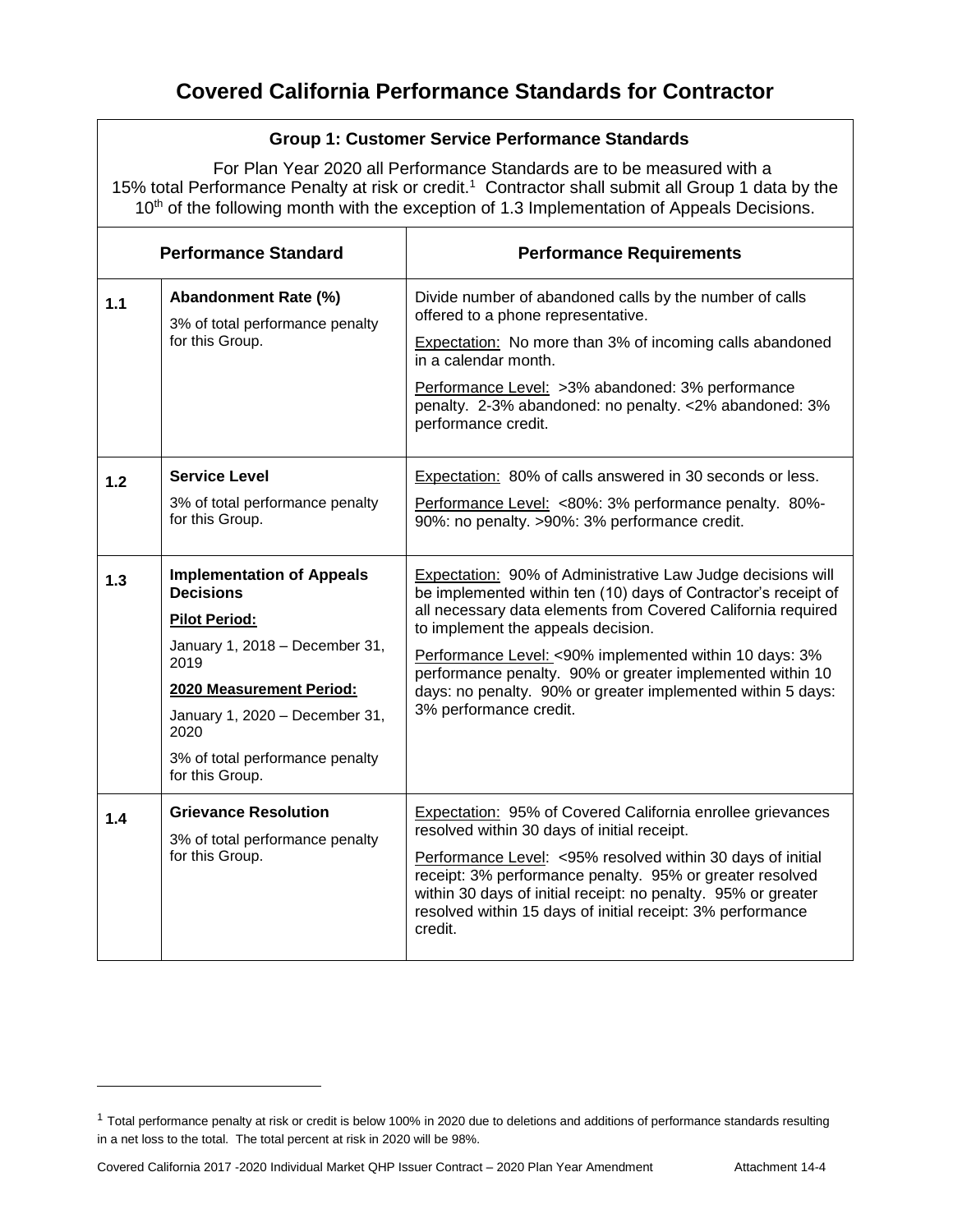## **Group 1: Customer Service Performance Standards**

For Plan Year 2020 all Performance Standards are to be measured with a 15% total Performance Penalty at risk or credit.<sup>1</sup> Contractor shall submit all Group 1 data by the 10<sup>th</sup> of the following month with the exception of 1.3 Implementation of Appeals Decisions.

| <b>Performance Standard</b> |                                                                                                                                           | <b>Performance Requirements</b>                                                                                                                                                                                                                                                                                     |  |
|-----------------------------|-------------------------------------------------------------------------------------------------------------------------------------------|---------------------------------------------------------------------------------------------------------------------------------------------------------------------------------------------------------------------------------------------------------------------------------------------------------------------|--|
| 1.5                         | <b>Covered California member</b><br><b>Email or Written Inquiries</b><br><b>Answered and Completed</b><br>3% of total performance penalty | Expectation: 90% of Covered California member email or<br>written inquiries not relating to Urgent Access to Care issues<br>answered and completed within 15 business days of the<br>inguiry.<br>Performance Level: <90%: 3% performance penalty.<br>90-95%: no penalty. >95% in 15 days: 3% performance<br>credit. |  |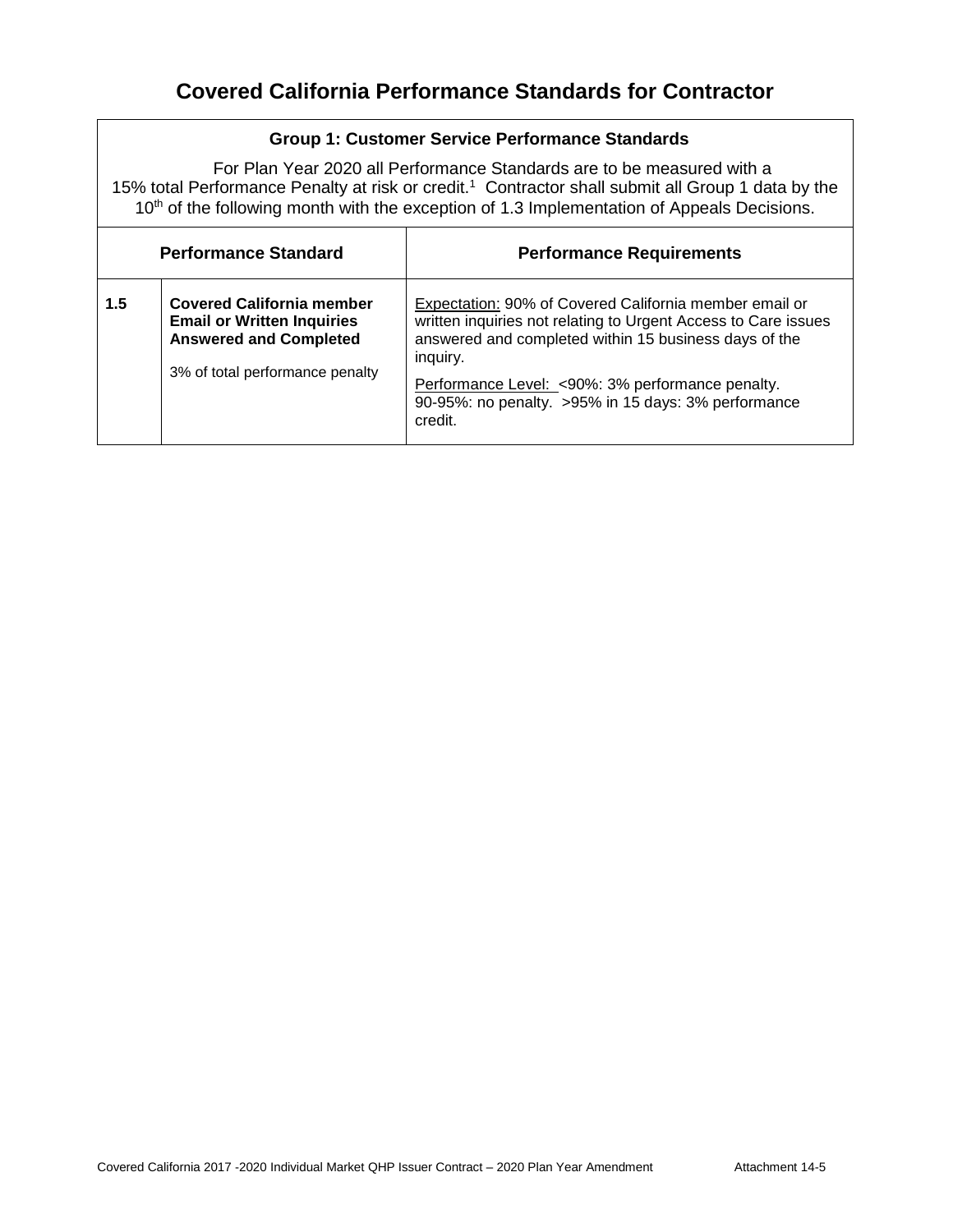|     | <b>Group 2: Operational Performance Standards</b><br>For Plan Year 2020 all Performance Standards are to be measured with a<br>35% total Performance Penalty at risk or credit. <sup>1</sup>                     |                                                                                                                                                                                                                                                                                                                                                                                                                                                                                                              |  |  |
|-----|------------------------------------------------------------------------------------------------------------------------------------------------------------------------------------------------------------------|--------------------------------------------------------------------------------------------------------------------------------------------------------------------------------------------------------------------------------------------------------------------------------------------------------------------------------------------------------------------------------------------------------------------------------------------------------------------------------------------------------------|--|--|
|     | <b>Performance Standard</b>                                                                                                                                                                                      | <b>Performance Requirements</b>                                                                                                                                                                                                                                                                                                                                                                                                                                                                              |  |  |
| 2.1 | <b>ID Card Processing Time</b><br>5% of total performance penalty<br>for this Group.<br>Contractor shall submit data by<br>the 10 <sup>th</sup> of the following month.                                          | Expectation: 99% of ID cards issued within 10 business days of<br>receiving complete and accurate enrollment information and<br>binder payment for a specific consumer(s)<br>Performance Level: <99%: 5% performance penalty.                                                                                                                                                                                                                                                                                |  |  |
| 2.2 | 834 Processing<br><b>Measurement Period:</b><br>Plan Year 2020, 834<br>transactions will begin with<br>renewals.<br>October 1, 2019 - December 31,<br>2020<br>5% of total performance penalty<br>for this Group. | <b>Expectation:</b> The Exchange will receive a TA1 or 999 file, or<br>both as appropriate within three business days of receipt of the<br>834 file 95% of the time.<br>Performance Level: <95%: 5% performance penalty. Assessing<br>for performance penalty will begin with 2020 plan year<br>transactions.                                                                                                                                                                                                |  |  |
| 2.3 | 834 Generation<br><b>Measurement Period:</b><br>Plan Year 2020, 834<br>transactions will begin with<br>renewals.<br>October 1, 2019 - December 31,<br>2020<br>5% of total performance penalty<br>for this Group. | <b>Expectation:</b> The Exchange will successfully receive and<br>process effectuation, and cancellation 834 files within 60 days<br>from either the coverage effective date or transaction timestamp,<br>whichever is later 95% of the time. The Exchange will receive<br>termination 834 files within ten days of the grace period<br>expiration 95% of the time.<br>Performance Level: <95%: 5% performance penalty. Assessing<br>for performance penalty will begin with 2020 plan year<br>transactions. |  |  |
| 2.4 | <b>Reconciliation Process</b><br>10% of total performance<br>penalty for this Group.                                                                                                                             | <b>Expectation:</b> The Exchange shall receive a comparison<br>reconciliation extract in accordance with the file validations and<br>resolution timelines, as mutually agreed upon in the<br>Reconciliation Process Guide (Extranet, Data Home,<br>Contractor's folder) 90% of the time for accuracy and timeliness.<br>Performance Level: <90%: 10% performance penalty.                                                                                                                                    |  |  |

<sup>&</sup>lt;sup>1</sup> Total performance penalty at risk or credit is below 100% in 2020 due to deletions and additions of performance standards resulting in a net loss to the total. The total percent at risk in 2020 will be 98%.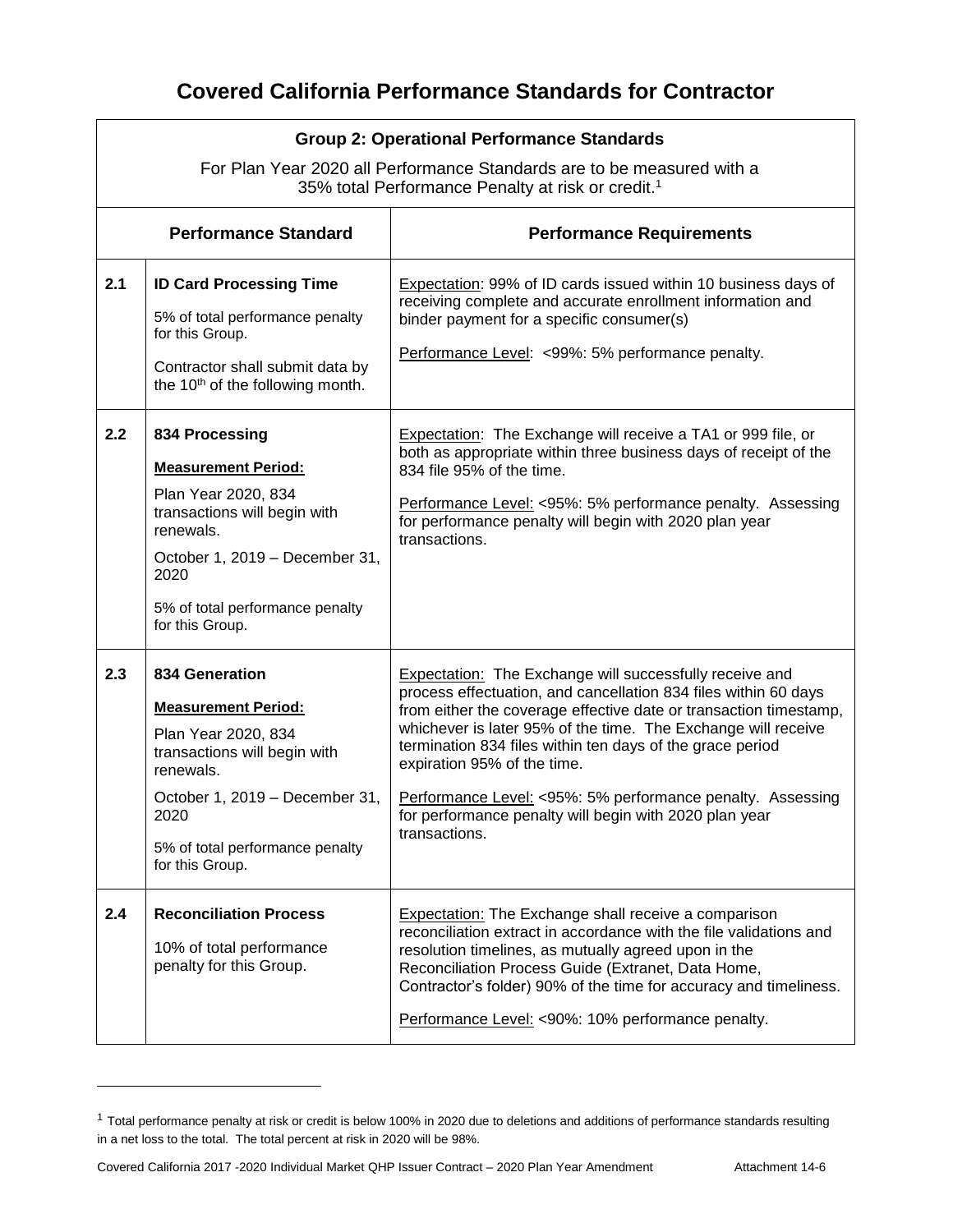|                                                                | <b>Group 2: Operational Performance Standards</b><br>For Plan Year 2020 all Performance Standards are to be measured with a<br>35% total Performance Penalty at risk or credit. <sup>1</sup>           |                                                                                                                                                                                                                                                                                                                                                                                                                                                                                                                                                                                                                                                                                                                                                                                                                                                                                                                                                                 |  |  |
|----------------------------------------------------------------|--------------------------------------------------------------------------------------------------------------------------------------------------------------------------------------------------------|-----------------------------------------------------------------------------------------------------------------------------------------------------------------------------------------------------------------------------------------------------------------------------------------------------------------------------------------------------------------------------------------------------------------------------------------------------------------------------------------------------------------------------------------------------------------------------------------------------------------------------------------------------------------------------------------------------------------------------------------------------------------------------------------------------------------------------------------------------------------------------------------------------------------------------------------------------------------|--|--|
| <b>Performance Standard</b><br><b>Performance Requirements</b> |                                                                                                                                                                                                        |                                                                                                                                                                                                                                                                                                                                                                                                                                                                                                                                                                                                                                                                                                                                                                                                                                                                                                                                                                 |  |  |
| 2.5                                                            | Data Submission specific to<br>contract Section 3.4.4<br><b>Provider Directory and</b><br><b>Attachment 7, Section 2.02</b><br>Data Submission.<br>10% of total performance<br>penalty for this Group. | <b>Expectation:</b> Full and regular submission of data according to<br>the standards outlined in the Performance Standard contract and<br>Attachment 7 citations.<br>Performance Level:<br>a) Incomplete, irregular, late or non-useable submission of<br>provider data: 5% penalty of total performance requirement. Full<br>and regular submission according to the formats specified and<br>useable by Covered California. Submissions occur every month<br>pursuant to the submission schedule (Extranet, Plan Home,<br>Resources, Provider Directory Resources, Covered California<br>Provider Data Submission Schedule_Current Year): no penalty.<br>b) Incomplete, irregular, late or non-useable submission of EAS<br>data: 5% penalty of total performance requirement. Full and<br>regular submission according to the formats specified and<br>useable by Covered California within 5 business days of each<br>monthly reporting cycle: no penalty. |  |  |

<sup>&</sup>lt;sup>1</sup> Total performance penalty at risk or credit is below 100% in 2020 due to deletions and additions of performance standards resulting in a net loss to the total. The total percent at risk in 2020 will be 98%.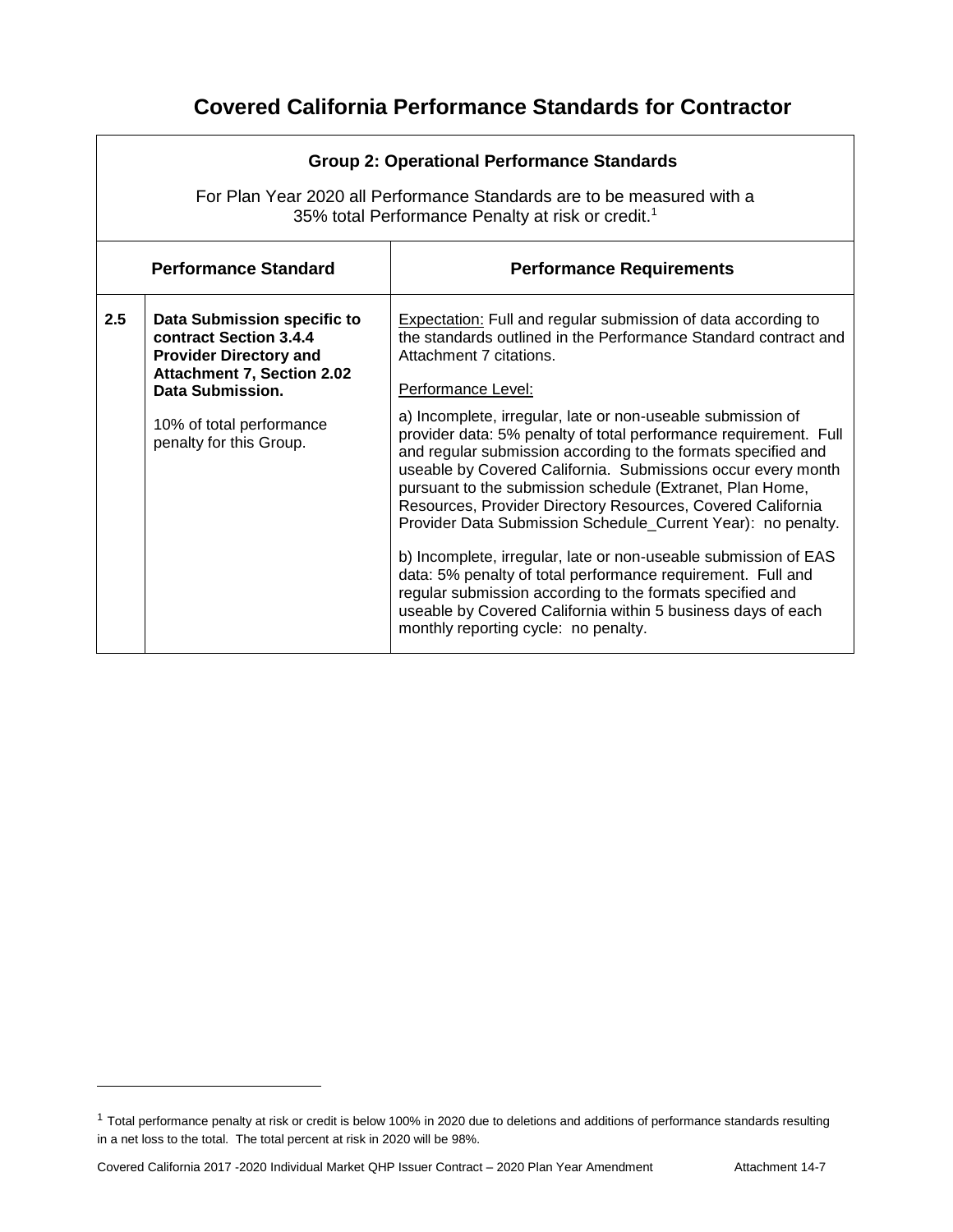|     | <b>Group 3: Covered California Performance Standards</b><br><b>Quality, Network Management and Delivery System Standards</b><br>48% of Total Performance Penalty or Credit <sup>1</sup> for Measurement Year 2020 and Thereafter<br>Covered California and Contractor shall work together to periodically review and adjust the<br>specific measures consistent with any applicable Federal regulations. For Performance |                                                                                                                                                                                                                                                                                                                                                             |  |  |
|-----|--------------------------------------------------------------------------------------------------------------------------------------------------------------------------------------------------------------------------------------------------------------------------------------------------------------------------------------------------------------------------------------------------------------------------|-------------------------------------------------------------------------------------------------------------------------------------------------------------------------------------------------------------------------------------------------------------------------------------------------------------------------------------------------------------|--|--|
|     | Standards 3.4a, 3.4b, 3.8, and 3.9, mutually agreed upon performance goals will be pre-determined<br>and documented in Contractor's Quality Improvement Strategy prior to the start of the<br>performance year.                                                                                                                                                                                                          |                                                                                                                                                                                                                                                                                                                                                             |  |  |
|     | <b>Performance Standard</b>                                                                                                                                                                                                                                                                                                                                                                                              | <b>Performance Requirements</b>                                                                                                                                                                                                                                                                                                                             |  |  |
| 3.1 | <b>Quality Rating System (QRS)</b><br>- Clinical Effectiveness<br><b>Rating; related to Attachment</b><br>7, Section 2.01.<br>3.5% of total performance penalty<br>for this Group.                                                                                                                                                                                                                                       | Expectation: Rating Clinical Effectiveness Rating (product type<br>reporting):<br>Performance Level: The percentile score will be based on the<br>QRS performance benchmarks supplied by CMS or adjusted,<br>as appropriate, by Covered California.<br>1-2 Stars: 3.5% performance penalty.<br>3 Stars: no penalty.<br>4-5 Stars: 3.5% performance credit.  |  |  |
| 3.2 | <b>Quality Rating System (QRS)</b><br><b>QHP Enrollee Survey</b><br><b>Summary Rating; related to</b><br>Attachment 7, Section 2.01.<br>3.5% of total performance penalty<br>for this Group.                                                                                                                                                                                                                             | Expectation: - QHP Enrollee Survey Summary Rating - (product<br>type reporting)<br>Performance Level: The percentile score will be based on the<br>QRS performance benchmarks supplied by CMS or adjusted,<br>as appropriate, by Covered California.<br>1-2 Stars: 3.5% performance penalty.<br>3 Stars: no penalty.<br>4-5 Stars: 3.5% performance credit. |  |  |

<sup>&</sup>lt;sup>1</sup> Total performance penalty at risk or credit is below 100% in 2020 due to deletions and additions of performance standards resulting in a net loss to the total. The total percent at risk in 2020 will be 98%.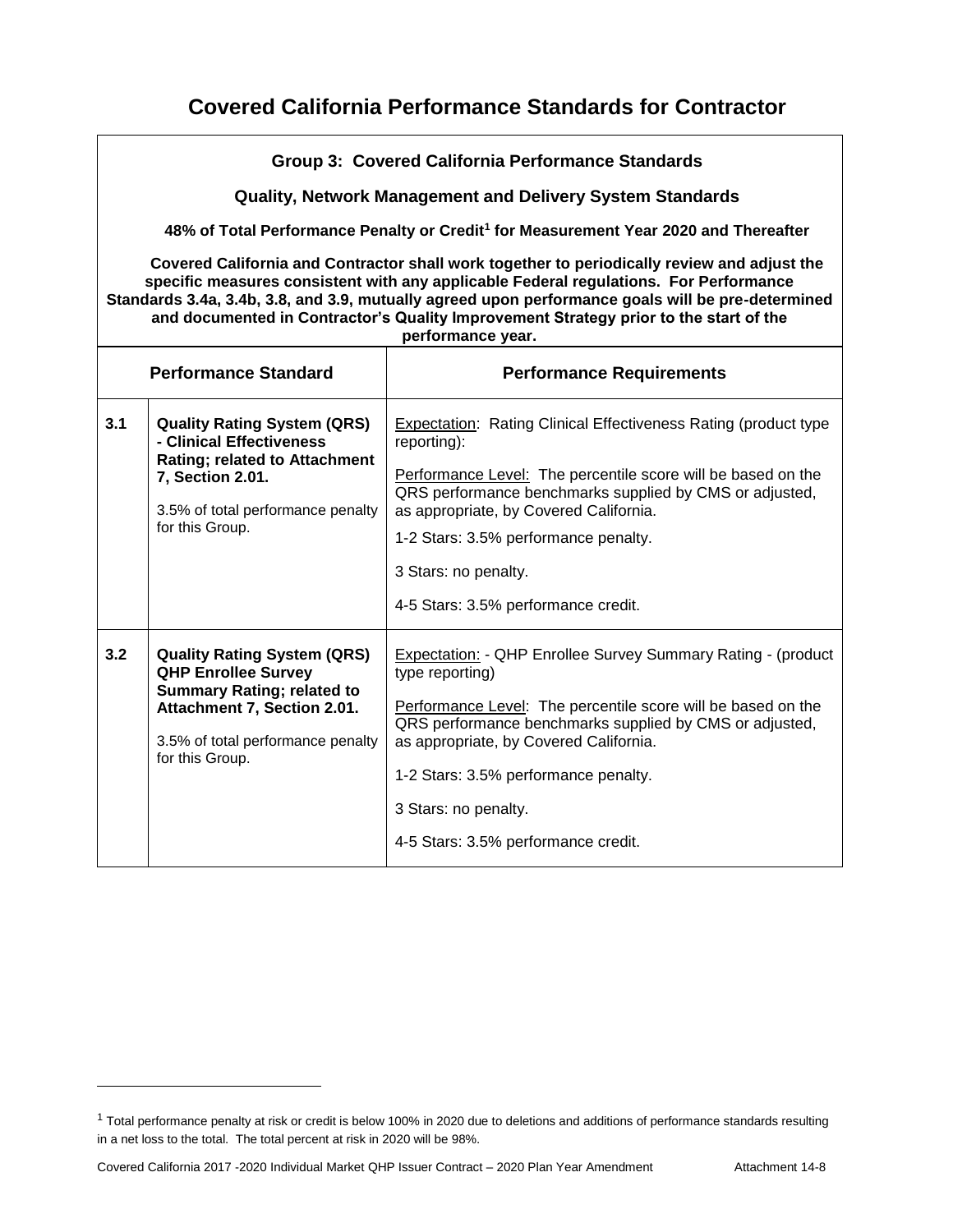|     | Group 3: Covered California Performance Standards                                                                                                                                                                                                                                                                                                                                                       |                                                                                                                                                                                                                                                                                                                                                                                                                                          |  |  |
|-----|---------------------------------------------------------------------------------------------------------------------------------------------------------------------------------------------------------------------------------------------------------------------------------------------------------------------------------------------------------------------------------------------------------|------------------------------------------------------------------------------------------------------------------------------------------------------------------------------------------------------------------------------------------------------------------------------------------------------------------------------------------------------------------------------------------------------------------------------------------|--|--|
|     | <b>Quality, Network Management and Delivery System Standards</b>                                                                                                                                                                                                                                                                                                                                        |                                                                                                                                                                                                                                                                                                                                                                                                                                          |  |  |
|     |                                                                                                                                                                                                                                                                                                                                                                                                         | 48% of Total Performance Penalty or Credit <sup>1</sup> for Measurement Year 2020 and Thereafter                                                                                                                                                                                                                                                                                                                                         |  |  |
|     | Covered California and Contractor shall work together to periodically review and adjust the<br>specific measures consistent with any applicable Federal regulations. For Performance<br>Standards 3.4a, 3.4b, 3.8, and 3.9, mutually agreed upon performance goals will be pre-determined<br>and documented in Contractor's Quality Improvement Strategy prior to the start of the<br>performance year. |                                                                                                                                                                                                                                                                                                                                                                                                                                          |  |  |
|     | <b>Performance Standard</b><br><b>Performance Requirements</b>                                                                                                                                                                                                                                                                                                                                          |                                                                                                                                                                                                                                                                                                                                                                                                                                          |  |  |
| 3.3 | <b>Essential Community</b><br><b>Providers - Article 3, Section</b><br>3.3.3<br>10% of total performance<br>penalty for Group 3                                                                                                                                                                                                                                                                         | Expectation: Contractor shall maintain a network that includes<br>a sufficient geographic distribution of care, including essential<br>community providers, and other providers, to provide<br>reasonable and timely access to Covered Services for low<br>income, vulnerable, or medically underserved populations in<br>regions served by Contractor.                                                                                  |  |  |
|     |                                                                                                                                                                                                                                                                                                                                                                                                         | Contractor to demonstrate provider agreements with at least<br>15% of 340B non-hospital providers in each applicable rating<br>region.                                                                                                                                                                                                                                                                                                   |  |  |
|     |                                                                                                                                                                                                                                                                                                                                                                                                         | Contractor to demonstrate provider agreements that reflect a<br>mix of essential community providers (hospital and<br>non-hospital) reasonably distributed to serve the low-income,<br>vulnerable, or medically underserved populations.                                                                                                                                                                                                 |  |  |
|     |                                                                                                                                                                                                                                                                                                                                                                                                         | Performance Level:                                                                                                                                                                                                                                                                                                                                                                                                                       |  |  |
|     |                                                                                                                                                                                                                                                                                                                                                                                                         | Does not meet ECP Standards: 10% penalty.                                                                                                                                                                                                                                                                                                                                                                                                |  |  |
|     |                                                                                                                                                                                                                                                                                                                                                                                                         | Improvement in meeting ECP Standards: no penalty.                                                                                                                                                                                                                                                                                                                                                                                        |  |  |
|     |                                                                                                                                                                                                                                                                                                                                                                                                         | Meets ECP Standards for timely access to network providers,<br>15% 340B non-hospital provider agreements, demonstrated<br>ECP provider agreements: 10% credit.                                                                                                                                                                                                                                                                           |  |  |
|     |                                                                                                                                                                                                                                                                                                                                                                                                         | Alternate Standard Contractor                                                                                                                                                                                                                                                                                                                                                                                                            |  |  |
|     |                                                                                                                                                                                                                                                                                                                                                                                                         | <b>Expectation:</b> Contractor to produce access map to<br>demonstrate low income, medically underserved enrollee<br>access to health care services. Low income, vulnerable, or<br>medically underserved individuals shall be defined as those<br>Covered California enrollees who fall below 200 percent of the<br>Federal Poverty Level (FPL). Maps shall demonstrate the<br>extent to which provider sites are accessible to and have |  |  |

<sup>&</sup>lt;sup>1</sup> Total performance penalty at risk or credit is below 100% in 2020 due to deletions and additions of performance standards resulting in a net loss to the total. The total percent at risk in 2020 will be 98%.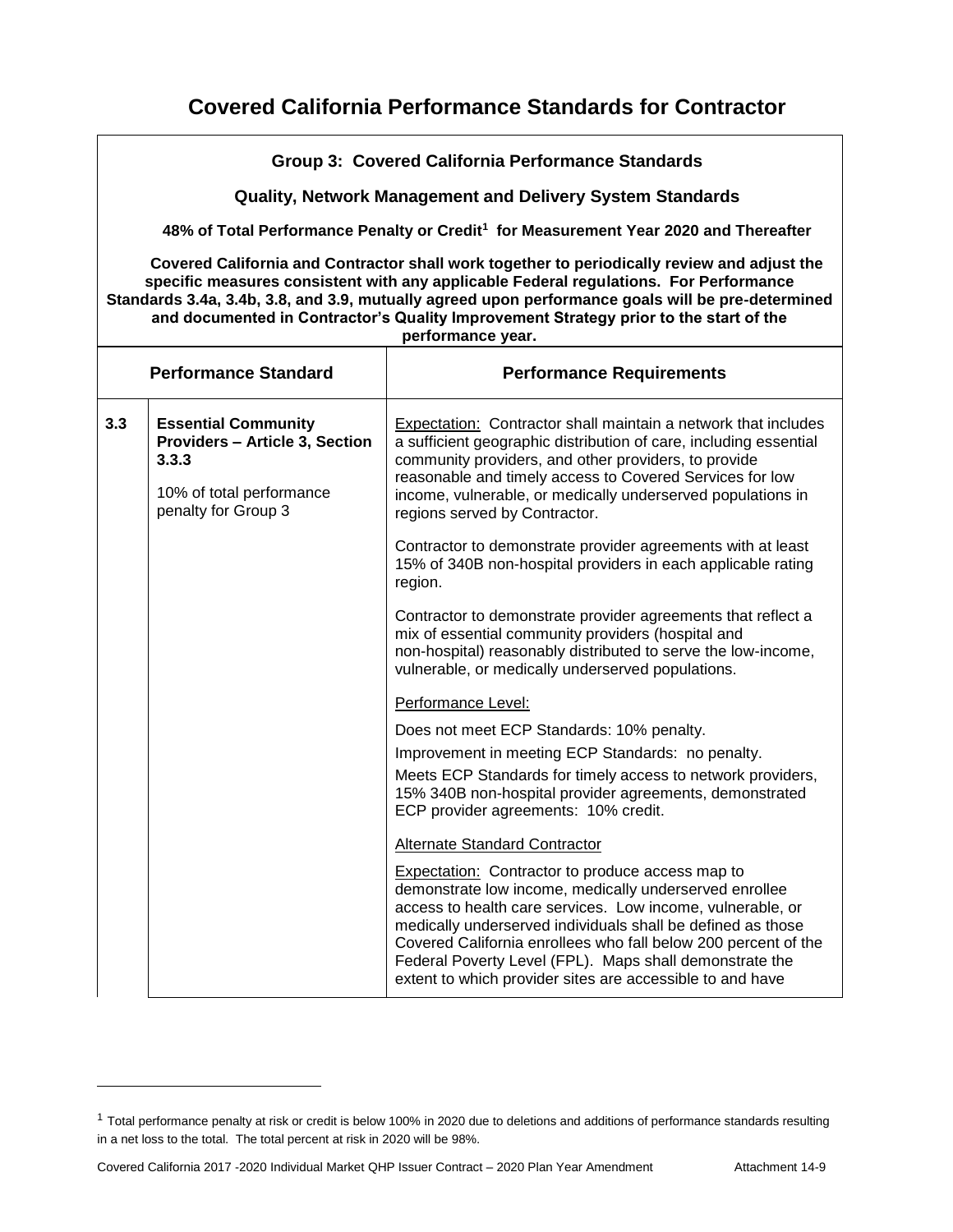| <b>Group 3: Covered California Performance Standards</b>                                                                                                                                                                                                                                                                                                                                                |                                                                                                                                                                                                                                                                                                                                                                                                                                                                                                                                                                                                                                                                                                                                                                                                 |  |  |  |
|---------------------------------------------------------------------------------------------------------------------------------------------------------------------------------------------------------------------------------------------------------------------------------------------------------------------------------------------------------------------------------------------------------|-------------------------------------------------------------------------------------------------------------------------------------------------------------------------------------------------------------------------------------------------------------------------------------------------------------------------------------------------------------------------------------------------------------------------------------------------------------------------------------------------------------------------------------------------------------------------------------------------------------------------------------------------------------------------------------------------------------------------------------------------------------------------------------------------|--|--|--|
| <b>Quality, Network Management and Delivery System Standards</b>                                                                                                                                                                                                                                                                                                                                        |                                                                                                                                                                                                                                                                                                                                                                                                                                                                                                                                                                                                                                                                                                                                                                                                 |  |  |  |
|                                                                                                                                                                                                                                                                                                                                                                                                         | 48% of Total Performance Penalty or Credit <sup>1</sup> for Measurement Year 2020 and Thereafter                                                                                                                                                                                                                                                                                                                                                                                                                                                                                                                                                                                                                                                                                                |  |  |  |
| Covered California and Contractor shall work together to periodically review and adjust the<br>specific measures consistent with any applicable Federal regulations. For Performance<br>Standards 3.4a, 3.4b, 3.8, and 3.9, mutually agreed upon performance goals will be pre-determined<br>and documented in Contractor's Quality Improvement Strategy prior to the start of the<br>performance year. |                                                                                                                                                                                                                                                                                                                                                                                                                                                                                                                                                                                                                                                                                                                                                                                                 |  |  |  |
| <b>Performance Standard</b><br><b>Performance Requirements</b>                                                                                                                                                                                                                                                                                                                                          |                                                                                                                                                                                                                                                                                                                                                                                                                                                                                                                                                                                                                                                                                                                                                                                                 |  |  |  |
| <b>Essential Community</b><br><b>Providers - Article 3, Section</b><br>3.3.3 (continued)                                                                                                                                                                                                                                                                                                                | services that meet the needs of specific underserved<br>populations, including:<br>Individuals with HIV/AIDS<br>American Indians and Alaska Natives<br>$\bullet$<br>Low income and underserved individuals seeking<br>$\bullet$<br>women's health and reproductive health services.<br>Other specific populations served by Essential<br>$\bullet$<br>Community Providers in the service area such as STD<br>Clinics, Tuberculosis Clinics, Hemophilia Treatment<br>Centers, Black Lung Clinics and other entities that<br>serve predominantly low income, medically<br>underserved individuals.<br>Performance Level: Alternate Standard Contractors shall not<br>be eligible for performance credits, nor shall they be subject to<br>performance penalties. Submission of the above required |  |  |  |

<sup>&</sup>lt;sup>1</sup> Total performance penalty at risk or credit is below 100% in 2020 due to deletions and additions of performance standards resulting in a net loss to the total. The total percent at risk in 2020 will be 98%.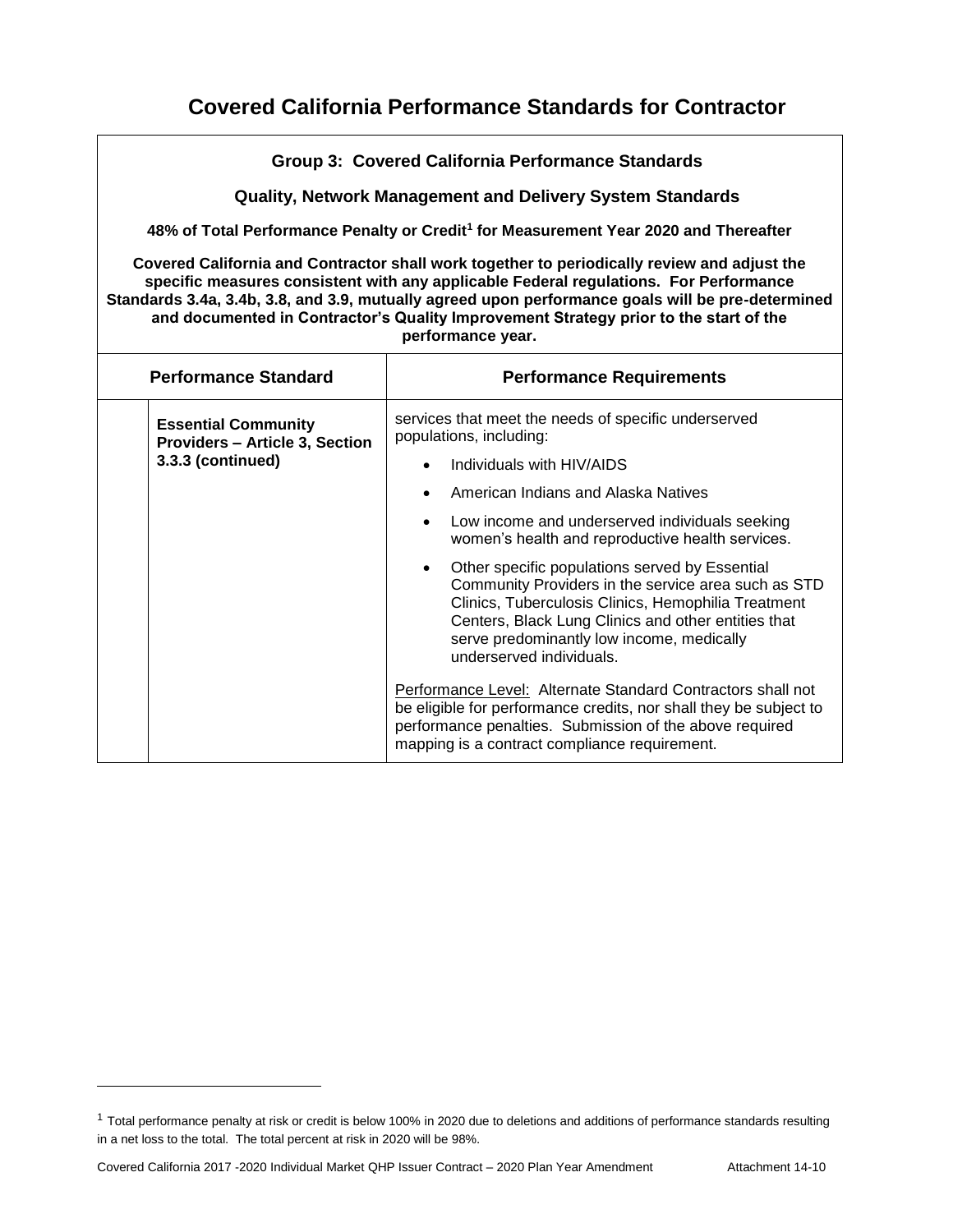#### **Definitions for Group 3 Performance Standards: Reducing Health Disparities a) and b), Network Design Based on Quality, Primary Care a) b) and c), Integrated Healthcare Models, Appropriate Use of C-Sections, and Hospital Safety:**

Measurement Year: The calendar year that activity being assessed is performed

Reporting Year: The calendar year that performance data is reported to the Exchange

Assessment Year: The calendar year that performance data is evaluated and Measurement Year performance level is determined

#### **Quality, Network Management and Delivery System Standards**

48% of Total Performance Penalty or Credit**<sup>1</sup>** for Measurement Year 2020 and Thereafter

Covered California and Contractor shall work together to periodically review and adjust the specific measures consistent with any applicable Federal regulations. For Performance Standards 3.4a, 3.4b, 3.8, and 3.9, mutually agreed upon performance goals will be pre-determined and documented in Contractor's Quality Improvement Strategy prior to the start of the performance year.

#### **Performance Standard**

**3.4a) Reducing Health Disparities – Attachment 7, Article 3, Sections 3.01 and 3.02** – 2% of total performance penalty for Group 3

Contractor will meet intermediate milestones for self-reported racial or ethnic identity by the end of 2018, and will meet the target of 80% self-reported racial or ethnic identity by the end of 2019. Contractor will continue to meet the 80% target during Measurement Year 2020.

Baseline data was used to set an incremental target for 2018 based on information submitted in 2016, 2017, and 2018 via the Applications for Certification for 2017, 2018, and 2019. Contractor and the Exchange have established a mutually agreed upon performance goal which will be documented in the Contractor's Quality Improvement Strategy. Data will be submitted by Contractor in a run chart demonstrating improvement in the percentage of self-reported identity compared to baseline reported.

#### **Performance Requirements**

| <b>Measurement</b><br><b>Year 2017</b>         | <b>Measurement Year 2018</b>                                                                                        | <b>Measurement Year 2019</b>                                                                      | Measurement Year 2020                                                                                                           |
|------------------------------------------------|---------------------------------------------------------------------------------------------------------------------|---------------------------------------------------------------------------------------------------|---------------------------------------------------------------------------------------------------------------------------------|
| No Assessment<br>for Measurement<br>Year 2017. | Expectation: Meet 2018 intermediate milestone for<br>self-reported racial or ethnic identify by the end of<br>2018. | Expectation: Meet target of 80%<br>self-reported racial or ethnic identify<br>by the end of 2019. | Expectation: Meet or continue to<br>meet target of 80% self-reported<br>racial or ethnic identity for<br>Measurement Year 2020. |

<sup>&</sup>lt;sup>1</sup> Total performance penalty at risk or credit is below 100% in 2020 due to deletions and additions of performance standards resulting in a net loss to the total. The total percent at risk in 2020 will be 98%.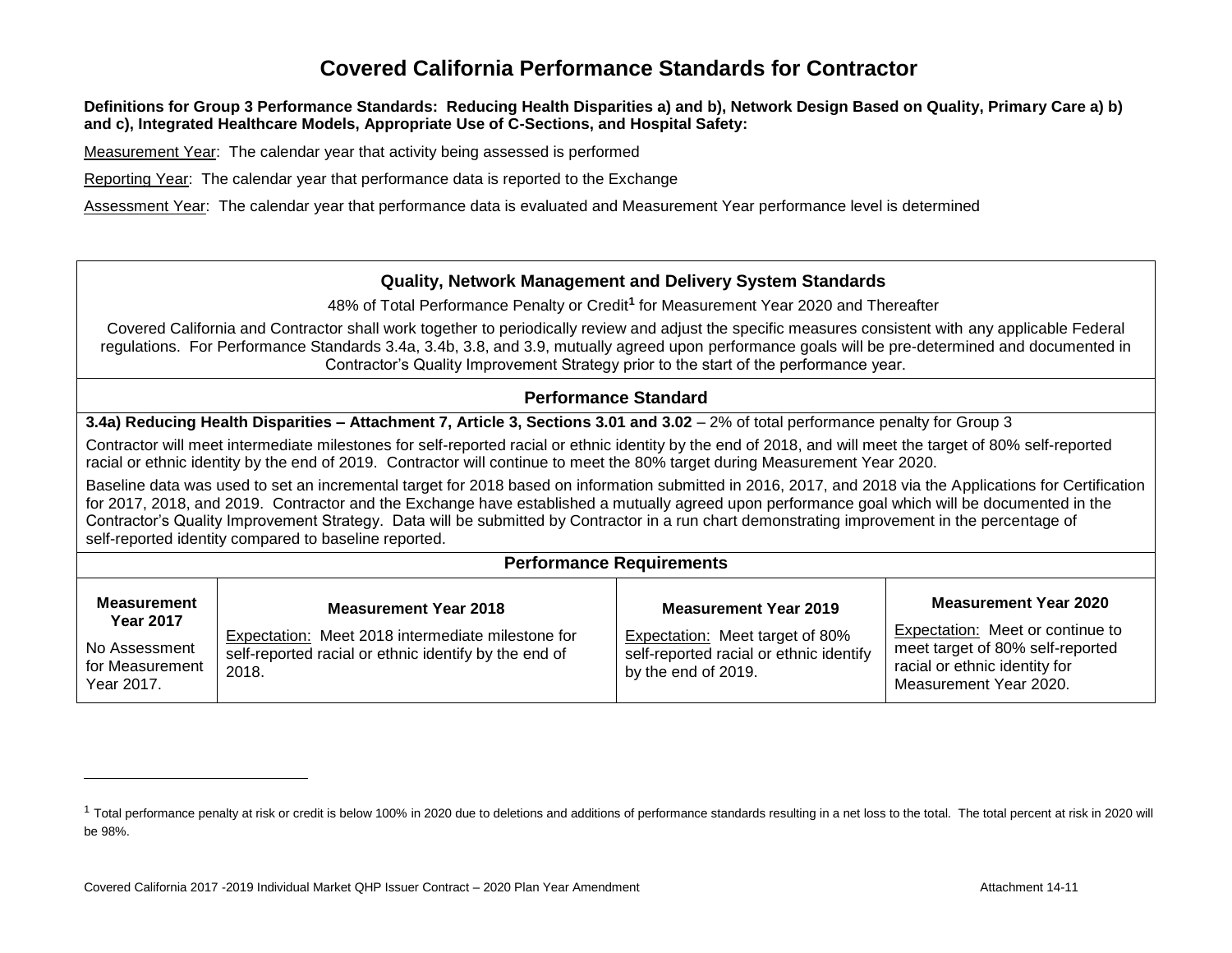48% of Total Performance Penalty or Credit**<sup>1</sup>** for Measurement Year 2020 and Thereafter

Covered California and Contractor shall work together to periodically review and adjust the specific measures consistent with any applicable Federal regulations. For Performance Standards 3.4a, 3.4b, 3.8, and 3.9, mutually agreed upon performance goals will be pre-determined and documented in Contractor's Quality Improvement Strategy prior to the start of the performance year.

| Performance Levels:<br>Performance Levels:<br>Contractor achieves no improvement in self-reported<br>identity from baseline: 2% penalty<br>Contractor shows improvement in self-reported identity,<br>target: 2% penalty<br>but does not meet incremental target by end of 2018:<br>No penalty<br>Contractor achieves incremental target for self-reported<br>meet 80% target: No penalty<br>identity by end of 2018: 2% credit<br>Contractor achieves 80% target for<br>self-reported identity by end of 2019: | Performance Levels:<br>Contractor achieves no<br>Contractor does not meet 80%<br>improvement in self-reported identity<br>target for self-reported identity:<br>from 2018 and does not meet 80%<br>2% penalty<br>Contractor achieves 80% target for<br>self-reported identity: 2% credit<br>Contractor achieves improvement in<br>self-reported identity, but does not |
|-----------------------------------------------------------------------------------------------------------------------------------------------------------------------------------------------------------------------------------------------------------------------------------------------------------------------------------------------------------------------------------------------------------------------------------------------------------------------------------------------------------------|------------------------------------------------------------------------------------------------------------------------------------------------------------------------------------------------------------------------------------------------------------------------------------------------------------------------------------------------------------------------|
|-----------------------------------------------------------------------------------------------------------------------------------------------------------------------------------------------------------------------------------------------------------------------------------------------------------------------------------------------------------------------------------------------------------------------------------------------------------------------------------------------------------------|------------------------------------------------------------------------------------------------------------------------------------------------------------------------------------------------------------------------------------------------------------------------------------------------------------------------------------------------------------------------|

## **Performance Requirements – 3.4a) Continued**

<sup>&</sup>lt;sup>1</sup> Total performance penalty at risk or credit is below 100% in 2020 due to deletions and additions of performance standards resulting in a net loss to the total. The total percent at risk in 2020 will be 98%.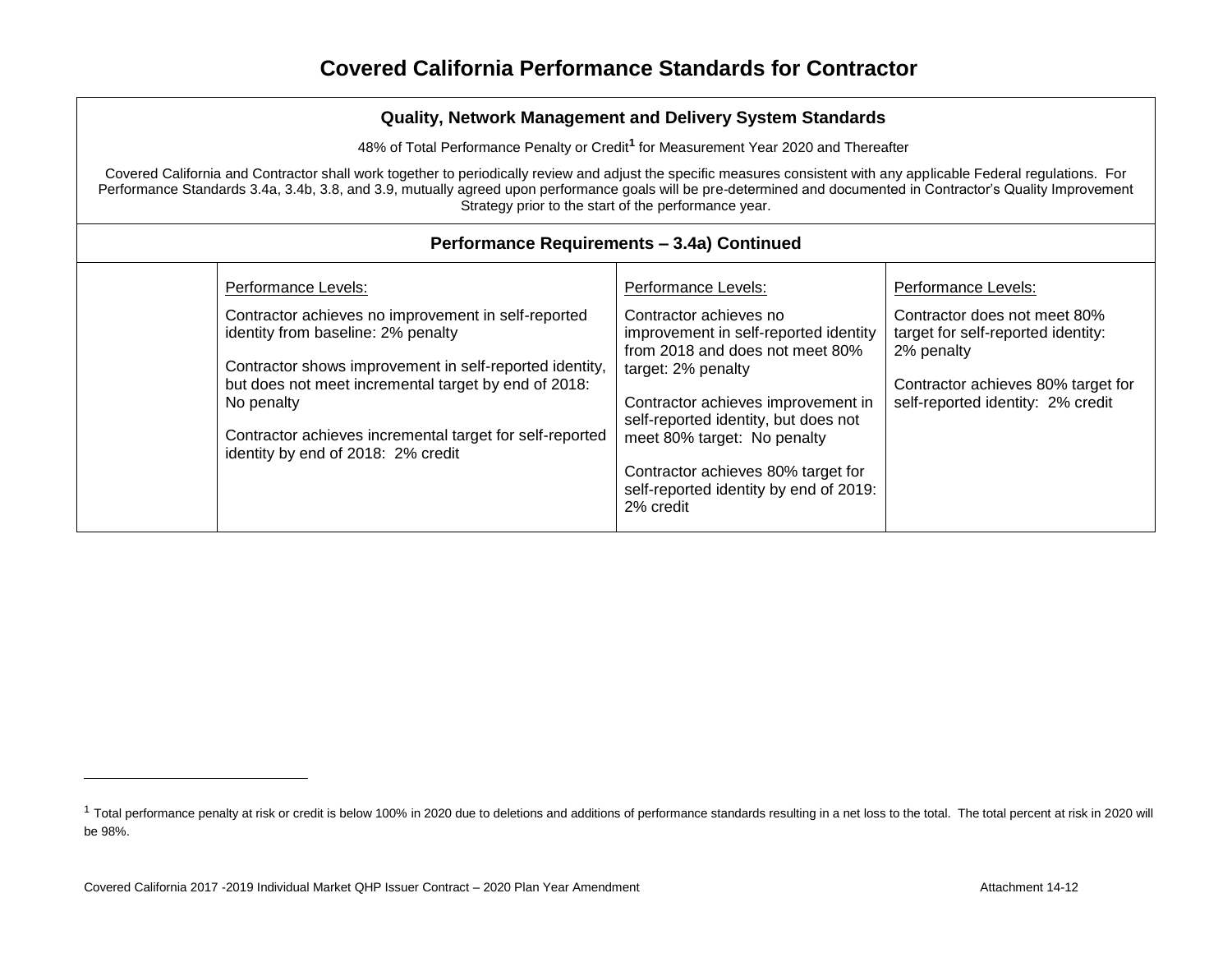48% of Total Performance Penalty or Credit**<sup>1</sup>** for Measurement Year 2020 and Thereafter

Covered California and Contractor shall work together to periodically review and adjust the specific measures consistent with any applicable Federal regulations. For Performance Standards 3.4a, 3.4b, 3.8, and 3.9, mutually agreed upon performance goals will be pre-determined and documented in Contractor's Quality Improvement Strategy prior to the start of the performance year.

#### **Performance Standard**

**3.4b) Reducing Health Disparities – Attachment 7, Article 3, Sections 3.01 and 3.02** – 3% of total performance penalty for Group 3

Contractor reports required metrics across all lines of business excluding Medicare for diabetes, asthma, Hypertension, and depression by race/ethnicity. The Exchange and Contractor will select at least one, but not more than two disparity measures against which performance in 2020 will be assessed. If the Contractor selects two disparities measures for setting 2020 performance targets, the performance level will be assessed at 1.5% for each measure. Performance will be measured based upon the mutually-agreed upon milestones in the final, Disparity Intervention Proposal which shall be incorporated into this Attachment 14 without an amendment to the Contract.

| <b>Performance Requirements</b>            |                                            |                                            |                                                                                                                                                                                                                               |  |
|--------------------------------------------|--------------------------------------------|--------------------------------------------|-------------------------------------------------------------------------------------------------------------------------------------------------------------------------------------------------------------------------------|--|
| <b>Measurement Year 2017</b>               | <b>Measurement Year 2018</b>               | <b>Measurement Year 2019</b>               | <b>Measurement Year 2020</b>                                                                                                                                                                                                  |  |
| No Assessment for Measurement<br>Year 2017 | No Assessment for Measurement<br>Year 2018 | No Assessment for Measurement<br>Year 2019 | Performance Levels:<br>Contractor does not select at least<br>one disparity measure for reduction<br>or does not meet mutually agreed<br>upon milestone(s) selected for the<br>2020 disparity reduction target: 3%<br>penalty |  |
|                                            |                                            |                                            | Contractor meets mutually agreed<br>upon milestone(s) selected for the<br>2020 disparity target: 3% credit                                                                                                                    |  |

<sup>&</sup>lt;sup>1</sup> Total performance penalty at risk or credit is below 100% in 2020 due to deletions and additions of performance standards resulting in a net loss to the total. The total percent at risk in 2020 will be 98%.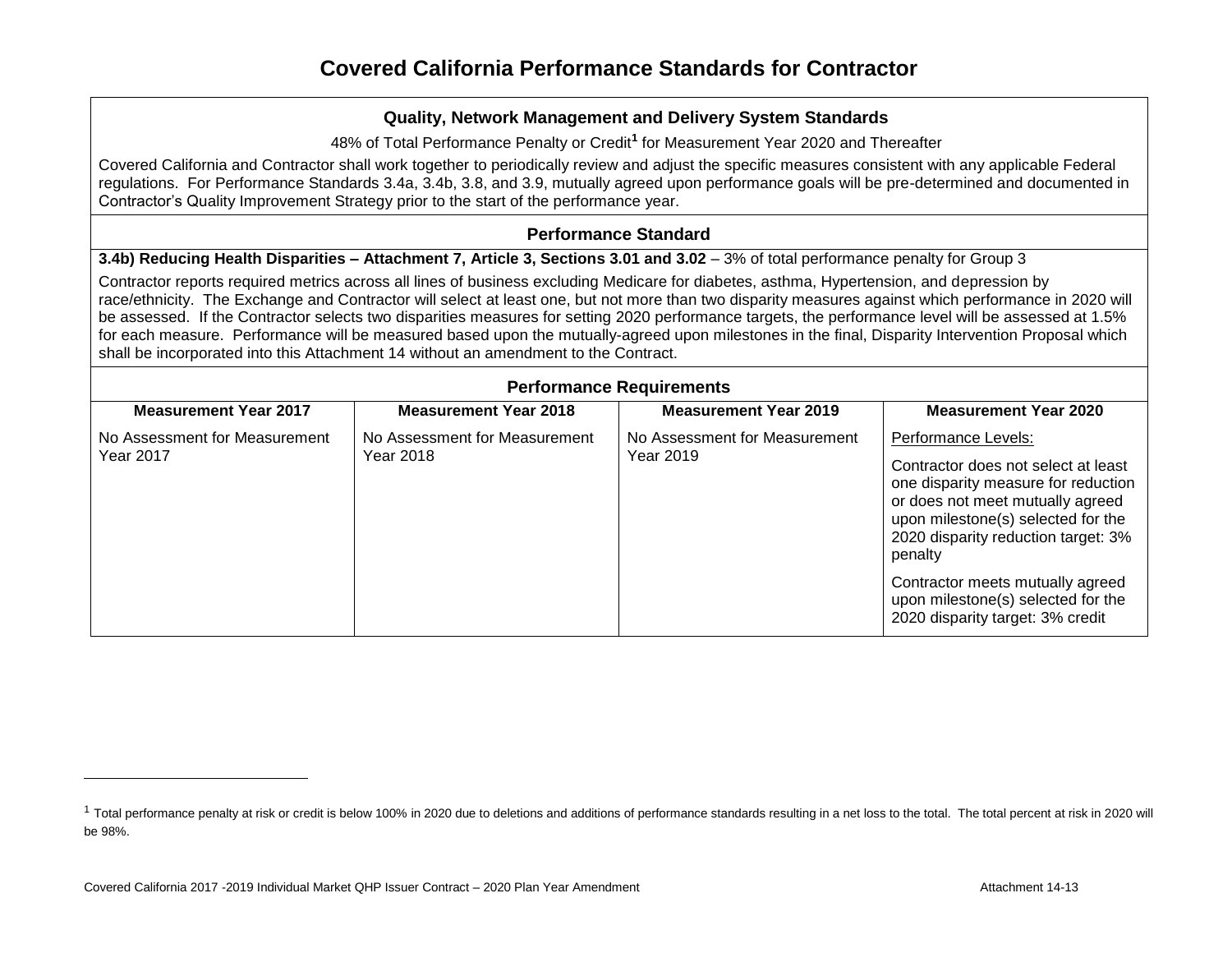48% of Total Performance Penalty or Credit**<sup>1</sup>** for Measurement Year 2020 and Thereafter

Covered California and Contractor shall work together to periodically review and adjust the specific measures consistent with any applicable Federal regulations. For Performance Standards 3.4a, 3.4b, 3.8, and 3.9, mutually agreed upon performance goals will be pre-determined and documented in Contractor's Quality Improvement Strategy prior to the start of the performance year.

**Performance Standard**

**3.5 Network Design Based on Quality – Attachment 7, Article 1, Section 1.02 -** 4% of total performance penalty for Group 3

Contractor shall include quality criteria into its Exchange network development, with a phased approach starting in plan year 2017 and continuing in plan years 2018,2019, and 2020.

| <b>Performance Requirements</b>                                                                                                                                                                                                            |                                                                                                                                                                                                                                                                                                 |                                                                                                                                                                                                                                                                                                    |                                                                                                                                                                                                                                                                                    |  |
|--------------------------------------------------------------------------------------------------------------------------------------------------------------------------------------------------------------------------------------------|-------------------------------------------------------------------------------------------------------------------------------------------------------------------------------------------------------------------------------------------------------------------------------------------------|----------------------------------------------------------------------------------------------------------------------------------------------------------------------------------------------------------------------------------------------------------------------------------------------------|------------------------------------------------------------------------------------------------------------------------------------------------------------------------------------------------------------------------------------------------------------------------------------|--|
| <b>Measurement Year 2017</b>                                                                                                                                                                                                               | <b>Measurement Year 2018</b>                                                                                                                                                                                                                                                                    | <b>Measurement Year 2019</b>                                                                                                                                                                                                                                                                       | <b>Measurement Year 2020</b>                                                                                                                                                                                                                                                       |  |
| Expectation: Describe valid<br>inclusion of quality criteria into<br>Exchange network development<br>and begin implementation of criteria                                                                                                  | <b>Expectation:</b> Describe valid<br>inclusion of quality criteria into<br>Exchange network development<br>and begin implementation of criteria                                                                                                                                                | Expectation: Describe valid<br>inclusion of quality criteria into<br>Exchange network development<br>and begin implementation of criteria                                                                                                                                                          | Expectation: Describe valid<br>inclusion of quality criteria into<br>Exchange network development<br>and begin implementation of criteria                                                                                                                                          |  |
| Performance Levels:                                                                                                                                                                                                                        | Performance Levels:                                                                                                                                                                                                                                                                             | Performance Levels:                                                                                                                                                                                                                                                                                | Performance Levels:                                                                                                                                                                                                                                                                |  |
| Contractor is unable to describe<br>valid inclusion of quality criteria into<br>Exchange network development by<br>end of year 2017: 4% penalty                                                                                            | Contractor is unable to describe<br>valid inclusion of quality criteria into<br>Exchange network development by<br>end of year 2018: 4% penalty                                                                                                                                                 | Contractor is unable to describe<br>valid inclusion of quality criteria into<br>Exchange network development by<br>end of year 2019: 4% penalty                                                                                                                                                    | Contractor submits report and is<br>unable to describe valid inclusion of<br>quality criteria into Exchange<br>network development for all                                                                                                                                         |  |
| Contractor reports strategy for<br>inclusion of quality criteria in all<br>networks offered to Exchange<br>enrollees, and demonstrates<br>implementation of criteria by end of<br>year 2017: No penalty<br>Contractor reports strategy for | Contractor submits report showing<br>that quality criteria for all provider<br>types has been applied to at least<br>part of each Exchange network<br>offered to Exchange enrollees by<br>end of 2018; report shows that<br>providers have been reviewed<br>against established quality metrics | Contractor submits report showing<br>that quality criteria for all provider<br>types has been applied to at least<br>part of each Exchange network<br>offered to Exchange enrollees by<br>end of 2019; report shows that<br>those providers that have been<br>reviewed against established quality | provider types by the end of 2020 or<br>has not reviewed any providers<br>against established quality metrics:<br>4% penalty<br>Contractor submits report showing<br>that quality criteria for all provider<br>types has been applied to at least<br>part of each Exchange network |  |
| inclusion of quality criteria in all<br>networks offered to Exchange<br>enrollees, demonstrates                                                                                                                                            | and providers not meeting metrics<br>either have a corrective action plan                                                                                                                                                                                                                       | metrics and providers not meeting<br>metrics either have a corrective                                                                                                                                                                                                                              | offered to enrollees by the end of<br>2020; report shows that those                                                                                                                                                                                                                |  |

<sup>&</sup>lt;sup>1</sup> Total performance penalty at risk or credit is below 100% in 2020 due to deletions and additions of performance standards resulting in a net loss to the total. The total percent at risk in 2020 will be 98%.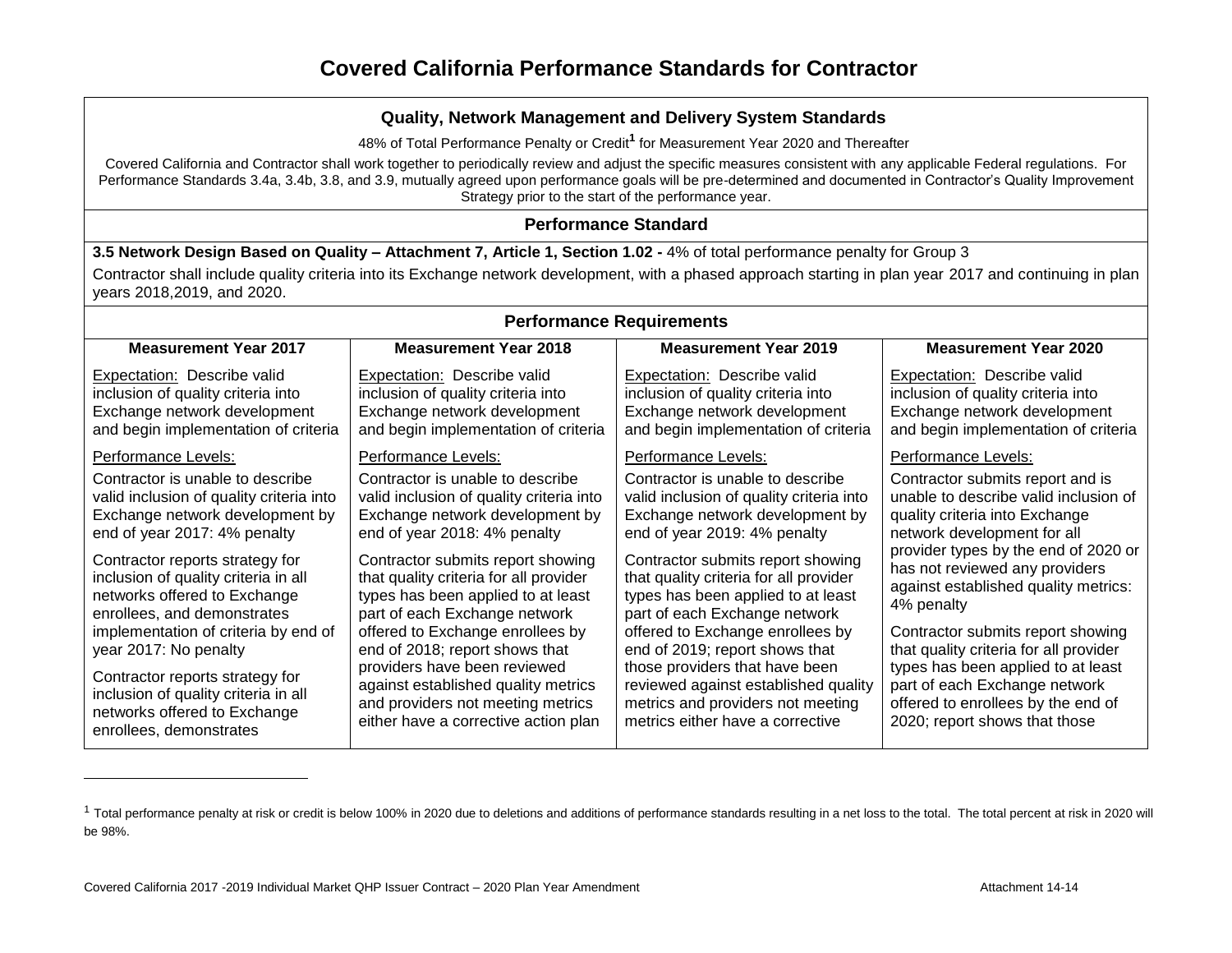| Quality, Network Management and Delivery System Standards                                                                                                                                                                                                                                                                                                                                         |                                                                                                                                                                                                                                                                                                                                                                                                                                                                                                    |                                                                                                                                                                                                                                                                                                                                                                                                                                                                                                                |                                                                                                                                                                                                                                                                                                                                                                                                                                                                                                                                                                                                                                                     |  |  |  |
|---------------------------------------------------------------------------------------------------------------------------------------------------------------------------------------------------------------------------------------------------------------------------------------------------------------------------------------------------------------------------------------------------|----------------------------------------------------------------------------------------------------------------------------------------------------------------------------------------------------------------------------------------------------------------------------------------------------------------------------------------------------------------------------------------------------------------------------------------------------------------------------------------------------|----------------------------------------------------------------------------------------------------------------------------------------------------------------------------------------------------------------------------------------------------------------------------------------------------------------------------------------------------------------------------------------------------------------------------------------------------------------------------------------------------------------|-----------------------------------------------------------------------------------------------------------------------------------------------------------------------------------------------------------------------------------------------------------------------------------------------------------------------------------------------------------------------------------------------------------------------------------------------------------------------------------------------------------------------------------------------------------------------------------------------------------------------------------------------------|--|--|--|
|                                                                                                                                                                                                                                                                                                                                                                                                   | 48% of Total Performance Penalty or Credit <sup>1</sup> for Measurement Year 2020 and Thereafter                                                                                                                                                                                                                                                                                                                                                                                                   |                                                                                                                                                                                                                                                                                                                                                                                                                                                                                                                |                                                                                                                                                                                                                                                                                                                                                                                                                                                                                                                                                                                                                                                     |  |  |  |
| Covered California and Contractor shall work together to periodically review and adjust the specific measures consistent with any applicable Federal regulations. For<br>Performance Standards 3.4a, 3.4b, 3.8, and 3.9, mutually agreed upon performance goals will be pre-determined and documented in Contractor's Quality Improvement<br>Strategy prior to the start of the performance year. |                                                                                                                                                                                                                                                                                                                                                                                                                                                                                                    |                                                                                                                                                                                                                                                                                                                                                                                                                                                                                                                |                                                                                                                                                                                                                                                                                                                                                                                                                                                                                                                                                                                                                                                     |  |  |  |
|                                                                                                                                                                                                                                                                                                                                                                                                   | <b>Performance Requirements - 3.5 Continued</b>                                                                                                                                                                                                                                                                                                                                                                                                                                                    |                                                                                                                                                                                                                                                                                                                                                                                                                                                                                                                |                                                                                                                                                                                                                                                                                                                                                                                                                                                                                                                                                                                                                                                     |  |  |  |
| implementation of criteria by end of<br>2017, and submits documentation<br>that contracted hospitals have been<br>notified in 2017 of expectation to<br>meet targets for appropriate use of<br>C-Section and reduction in Hospital<br>Acquired Conditions by the end of<br>2019: 4% credit                                                                                                        | to improve or have been removed<br>from networks: No penalty<br>Contractor submits a report<br>showing that quality criteria for all<br>provider types has been applied to<br>100% of each Exchange network<br>offered to Exchange enrollees by<br>the end of 2018; report shows that<br>provider have been reviewed<br>against established quality metrics<br>and those not meeting metrics<br>either have a corrective action plan<br>to improve or have been removed<br>from network: 4% credit | action plan to improve or have been<br>removed from networks: No penalty<br>Contractor submits a report<br>showing that quality criteria for all<br>provider types has been applied to<br>100% of each Exchange network<br>offered to Exchange enrollees by<br>the end of 2019; report shows that<br>provider have been reviewed<br>against established quality metrics<br>and those not meeting metrics<br>either have a corrective action plan<br>to improve or have been removed<br>from network: 4% credit | providers that have been reviewed<br>against established quality metrics<br>and providers not meeting metrics<br>either have a corrective action plan<br>to improve or have been removed<br>from networks: No penalty<br>Contractor submits a report<br>showing that quality criteria for all<br>provider types has been applied to<br>100% of each Exchange network<br>offered to enrollees by the end of<br>2020; report shows that providers<br>have been reviewed against<br>established quality metrics and<br>those not meeting metrics either<br>have a corrective action plan to<br>improve or have been removed<br>from network: 4% credit |  |  |  |

<sup>&</sup>lt;sup>1</sup> Total performance penalty at risk or credit is below 100% in 2020 due to deletions and additions of performance standards resulting in a net loss to the total. The total percent at risk in 2020 will be 98%.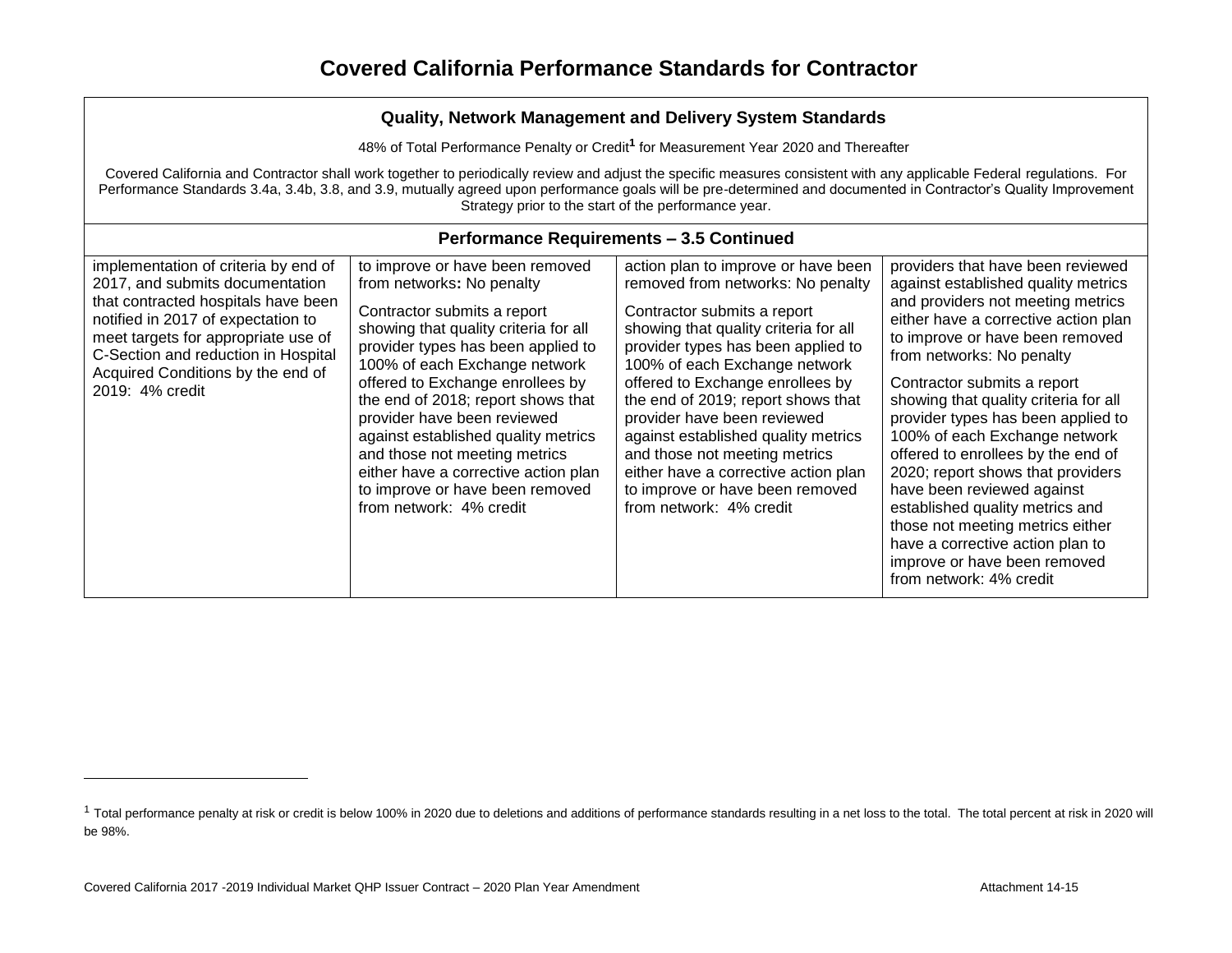48% of Total Performance Penalty or Credit**<sup>1</sup>** for Measurement Year 2020 and Thereafter

Covered California and Contractor shall work together to periodically review and adjust the specific measures consistent with any applicable Federal regulations. For Performance Standards 3.4a, 3.4b, 3.8, and 3.9, mutually agreed upon performance goals will be pre-determined and documented in Contractor's Quality Improvement Strategy prior to the start of the performance year.

## **Performance Standard**

**3.6a) Primary Care – Attachment 7, Article 4, Section 4.01 and 4.02 -** 2% of total performance penalty for Group 3

95% of members in Contractor's Exchange products will select or be assigned to a primary care clinician beginning with enrollment effective January 2017.

Contractor will submit this percent each year following the end of the measurement year.

| <b>Performance Requirements</b>      |                                      |                                      |                                      |  |  |
|--------------------------------------|--------------------------------------|--------------------------------------|--------------------------------------|--|--|
| <b>Measurement Year 2017</b>         | <b>Measurement Year 2018</b>         | <b>Measurement Year 2019</b>         | <b>Measurement Year 2020</b>         |  |  |
| Expectation: 95% of members in       | Expectation: 95% of members in       | Expectation: 95% of members in       | Expectation: 95% of members in       |  |  |
| Exchange products will select or be  | Exchange products will select or be  | Exchange products will select or be  | Exchange products will select or be  |  |  |
| assigned to a primary care clinician | assigned to a primary care clinician | assigned to a primary care clinician | assigned to a primary care clinician |  |  |
| for Plan Year 2017                   | for Plan Year 2018                   | for Plan Year 2019                   | for Plan Year 2020                   |  |  |
| Performance Levels:                  | Performance Levels:                  | Performance Levels:                  | Performance Levels:                  |  |  |
| Contractor reports less than 95% of  | Contractor reports less than 95% of  | Contractor reports less than 95% of  | Contractor reports less than 95% of  |  |  |
| Exchange members in Plan Year        | Exchange members in Plan Year        | Exchange members in Plan Year        | Exchange members in Plan Year        |  |  |
| 2017 have selected or been           | 2018 have selected or been           | 2019 have selected or been           | 2020 have selected or been           |  |  |
| provisionally assigned a primary     | provisionally assigned a primary     | provisionally assigned a primary     | provisionally assigned a primary     |  |  |
| care clinician: 2% penalty           | care clinician: 2% penalty           | care clinician: 2% penalty           | care clinician: 2% penalty           |  |  |
| Contractor reports 95% or more of    | Contractor reports 95% or more of    | Contractor reports 95% or more of    | Contractor reports 95% or more of    |  |  |
| Exchange members in Plan Year        | Exchange members in Plan Year        | Exchange members in Plan Year        | Exchange members in Plan Year        |  |  |
| 2017 have selected or been           | 2018 have selected or been           | 2019 have selected or been           | 2020 have selected or been           |  |  |
| provisionally assigned a primary     | provisionally assigned a primary     | provisionally assigned a primary     | provisionally assigned a primary     |  |  |
| care clinician: 2% credit            | care clinician: 2% credit            | care clinician: 2% credit            | care clinician: 2% credit            |  |  |

<sup>&</sup>lt;sup>1</sup> Total performance penalty at risk or credit is below 100% in 2020 due to deletions and additions of performance standards resulting in a net loss to the total. The total percent at risk in 2020 will be 98%.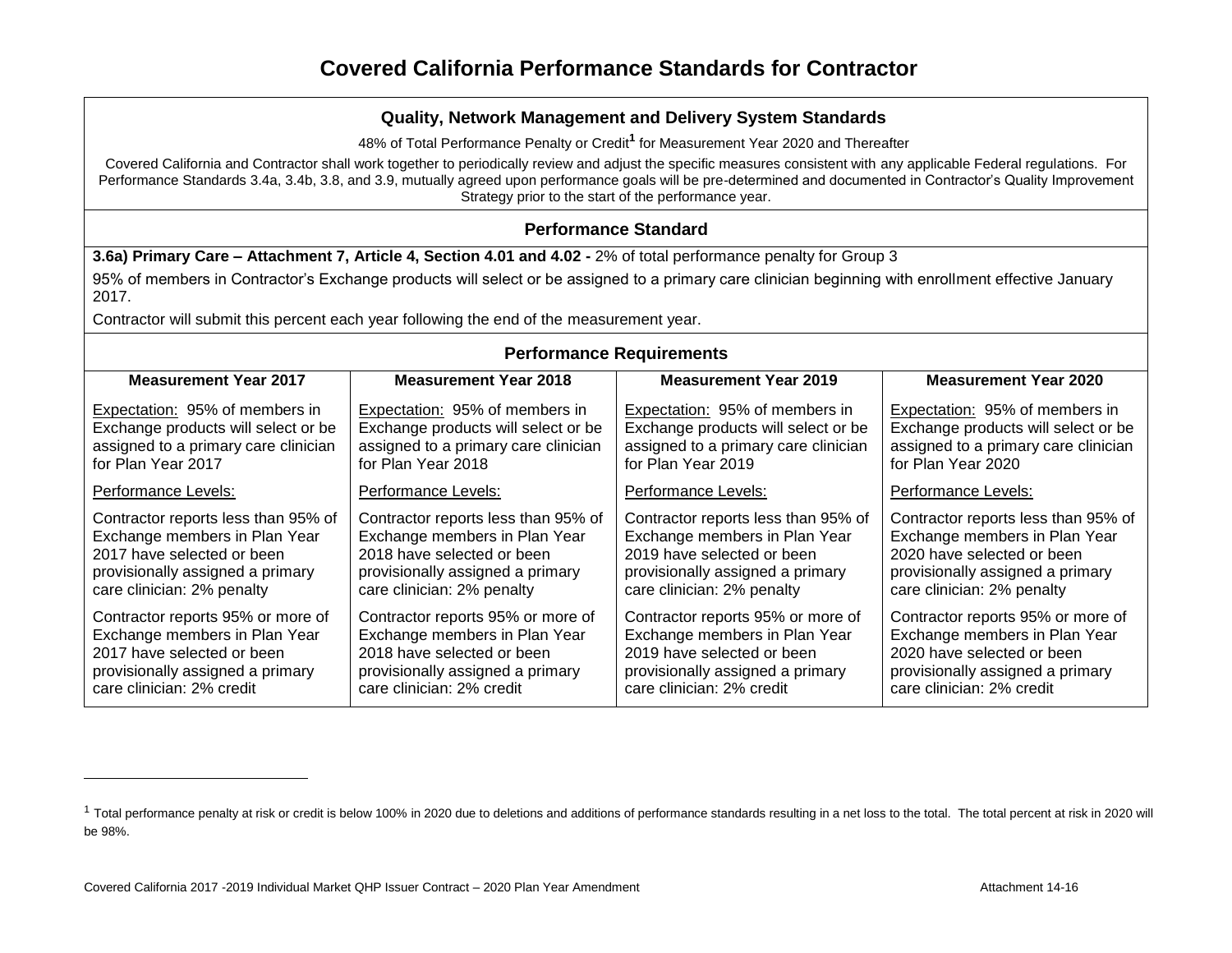48% of Total Performance Penalty or Credit**<sup>1</sup>** for Measurement Year 2020 and Thereafter

Covered California and Contractor shall work together to periodically review and adjust the specific measures consistent with any applicable Federal regulations. For Performance Standards 3.4a, 3.4b, 3.8, and 3.9, mutually agreed upon performance goals will be pre-determined and documented in Contractor's Quality Improvement Strategy prior to the start of the performance year.

## **Performance Standard**

**3.6b) Primary Care – Attachment 7, Article 4, Section 4.01 and 4.02 -** 3% of total performance penalty for Group 3

Contractor describes a payment strategy for adoption and progressive expansion among Providers caring for Enrollees that creates a business case for Primary Care Providers (PCPs) to adopt accessible, data-driven, team-based care.

Data from Measurement Year 2020 providing the percent of PCPs paid under the new payment strategy will be compared to Measurement Year 2019 data.

| <b>Performance Requirements</b>                                                                                                                                                                                                                                                                                                                                                                                                                  |                                                                                                                                                                                                                                                                                                                                                                                              |                                                                                                                                                                                                                                                                                                                                                                                                                                                   |                                                                                                                                                                                                                                                                                                                                                                                                                                                       |  |  |
|--------------------------------------------------------------------------------------------------------------------------------------------------------------------------------------------------------------------------------------------------------------------------------------------------------------------------------------------------------------------------------------------------------------------------------------------------|----------------------------------------------------------------------------------------------------------------------------------------------------------------------------------------------------------------------------------------------------------------------------------------------------------------------------------------------------------------------------------------------|---------------------------------------------------------------------------------------------------------------------------------------------------------------------------------------------------------------------------------------------------------------------------------------------------------------------------------------------------------------------------------------------------------------------------------------------------|-------------------------------------------------------------------------------------------------------------------------------------------------------------------------------------------------------------------------------------------------------------------------------------------------------------------------------------------------------------------------------------------------------------------------------------------------------|--|--|
| <b>Measurement Year 2017</b>                                                                                                                                                                                                                                                                                                                                                                                                                     | <b>Measurement Year 2018</b>                                                                                                                                                                                                                                                                                                                                                                 | <b>Measurement Year 2019</b>                                                                                                                                                                                                                                                                                                                                                                                                                      | <b>Measurement Year 2020</b>                                                                                                                                                                                                                                                                                                                                                                                                                          |  |  |
| Expectation: Describe payment<br>strategy and begin re-contracting by<br>end of Plan Year 2017<br>Performance Levels:<br>Contractor does not provide<br>description of payment strategy or<br>reports no PCPs contracted based<br>on new payment strategy: 3%<br>penalty<br>Contractor provides description of<br>payment strategy and reports more<br>than 0% but less than 10% of PCPs<br>contracted under new payment<br>strategy: No penalty | Expectation:<br>Describe payment strategy and<br>begin re-contracting by end of Plan<br>Year 2018.<br>Performance Levels:<br>Contractor does not provide<br>description of payment strategy or<br>reports no PCPs contracted based<br>on new payment strategy:<br>3% penalty<br>Contractor provides description of<br>payment strategy and reports more<br>than 0% but less than 10% of PCPs | Expectation: Describe payment<br>strategy and begin re-contracting by<br>end of Plan Year 2019.<br>Performance Levels:<br>Contractor does not provide<br>description of payment strategy or<br>reports no PCPs contracted based<br>on new payment strategy:<br>3% penalty<br>Contractor provides description of<br>payment strategy and reports more<br>than 0% but less than 10% of PCPs<br>contracted under new payment<br>strategy: No penalty | Expectation: Describe payment<br>strategy and make further progress<br>in re-contracting by end of Plan<br>Year 2020.<br>Performance Levels:<br>Contractor reports no increase in<br>the percentage of PCPs contracted<br>under new payment strategy<br>compared to Measurement Year<br>2019: 3% penalty<br>Contractor reports an increase of<br>more than 0% but less than 10% in<br>the percentage of PCPs contracted<br>under new payment strategy |  |  |
|                                                                                                                                                                                                                                                                                                                                                                                                                                                  |                                                                                                                                                                                                                                                                                                                                                                                              |                                                                                                                                                                                                                                                                                                                                                                                                                                                   |                                                                                                                                                                                                                                                                                                                                                                                                                                                       |  |  |

#### <sup>1</sup> Total performance penalty at risk or credit is below 100% in 2020 due to deletions and additions of performance standards resulting in a net loss to the total. The total percent at risk in 2020 will be 98%.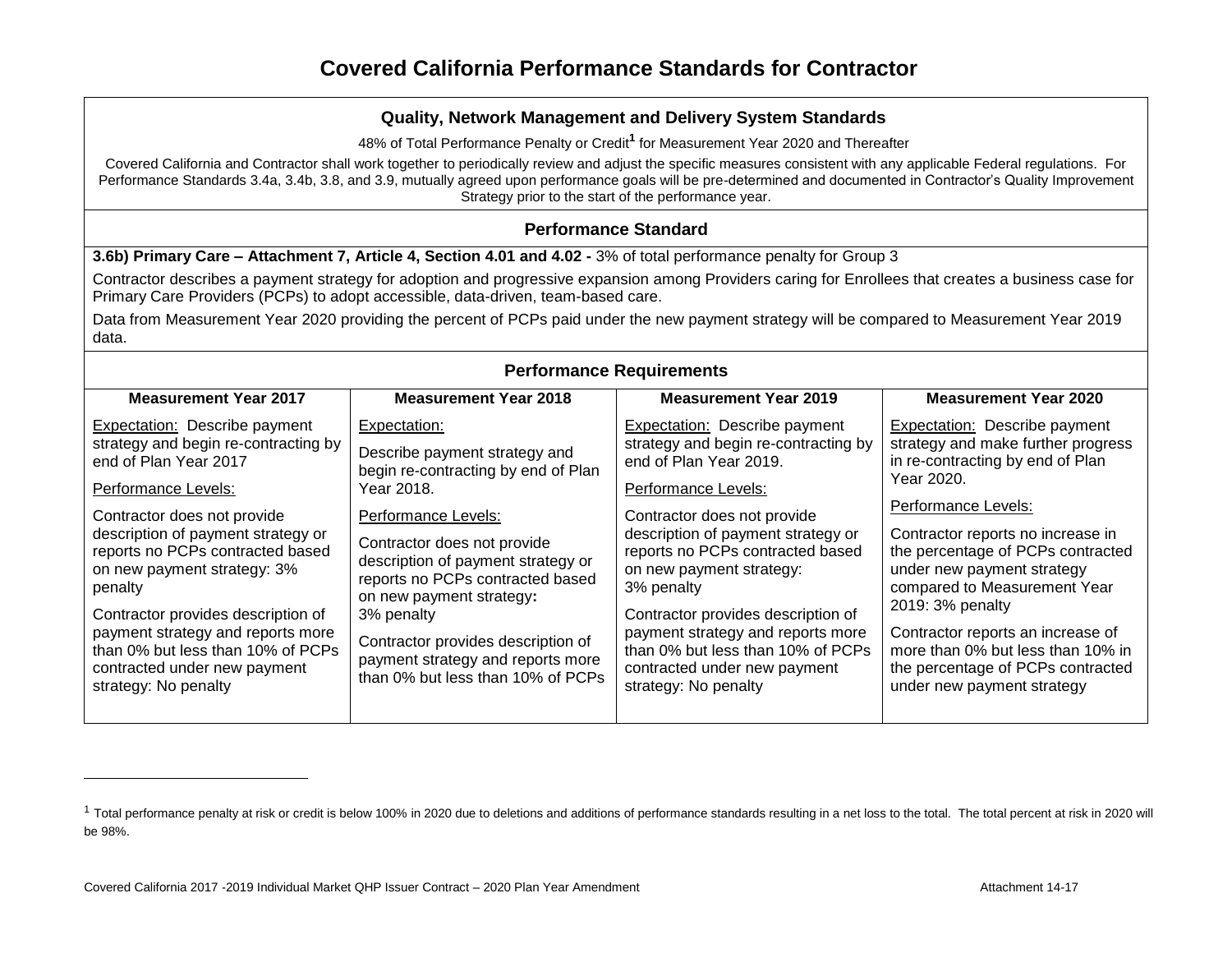48% of Total Performance Penalty or Credit**<sup>1</sup>** for Measurement Year 2020 and Thereafter

Covered California and Contractor shall work together to periodically review and adjust the specific measures consistent with any applicable Federal regulations. For Performance Standards 3.4a, 3.4b, 3.8, and 3.9, mutually agreed upon performance goals will be pre-determined and documented in Contractor's Quality Improvement Strategy prior to the start of the performance year.

| Performance Requirements - 3.6b) Continued                                                                                                    |                                                                                                                                                                                                       |                                                                                                                                               |                                                                                                                                                                                                                            |  |  |  |  |
|-----------------------------------------------------------------------------------------------------------------------------------------------|-------------------------------------------------------------------------------------------------------------------------------------------------------------------------------------------------------|-----------------------------------------------------------------------------------------------------------------------------------------------|----------------------------------------------------------------------------------------------------------------------------------------------------------------------------------------------------------------------------|--|--|--|--|
| Contractor provides description of<br>payment strategy and reports 10%<br>or more of PCPs contracted under<br>new payment strategy: 3% credit | contracted under new payment<br>strategy: No penalty<br>Contractor provides description of<br>payment strategy and reports 10%<br>or more of PCPs contracted under<br>new payment strategy: 3% credit | Contractor provides description of<br>payment strategy and reports 10%<br>or more of PCPs contracted under<br>new payment strategy: 3% credit | compared to Measurement Year<br>2019: No penalty<br>Contractor reports an increase of<br>10% or more in the percentage of<br>PCPs contracted under new<br>payment strategy compared to<br>Measurement Year 2019: 3% credit |  |  |  |  |

<sup>&</sup>lt;sup>1</sup> Total performance penalty at risk or credit is below 100% in 2020 due to deletions and additions of performance standards resulting in a net loss to the total. The total percent at risk in 2020 will be 98%.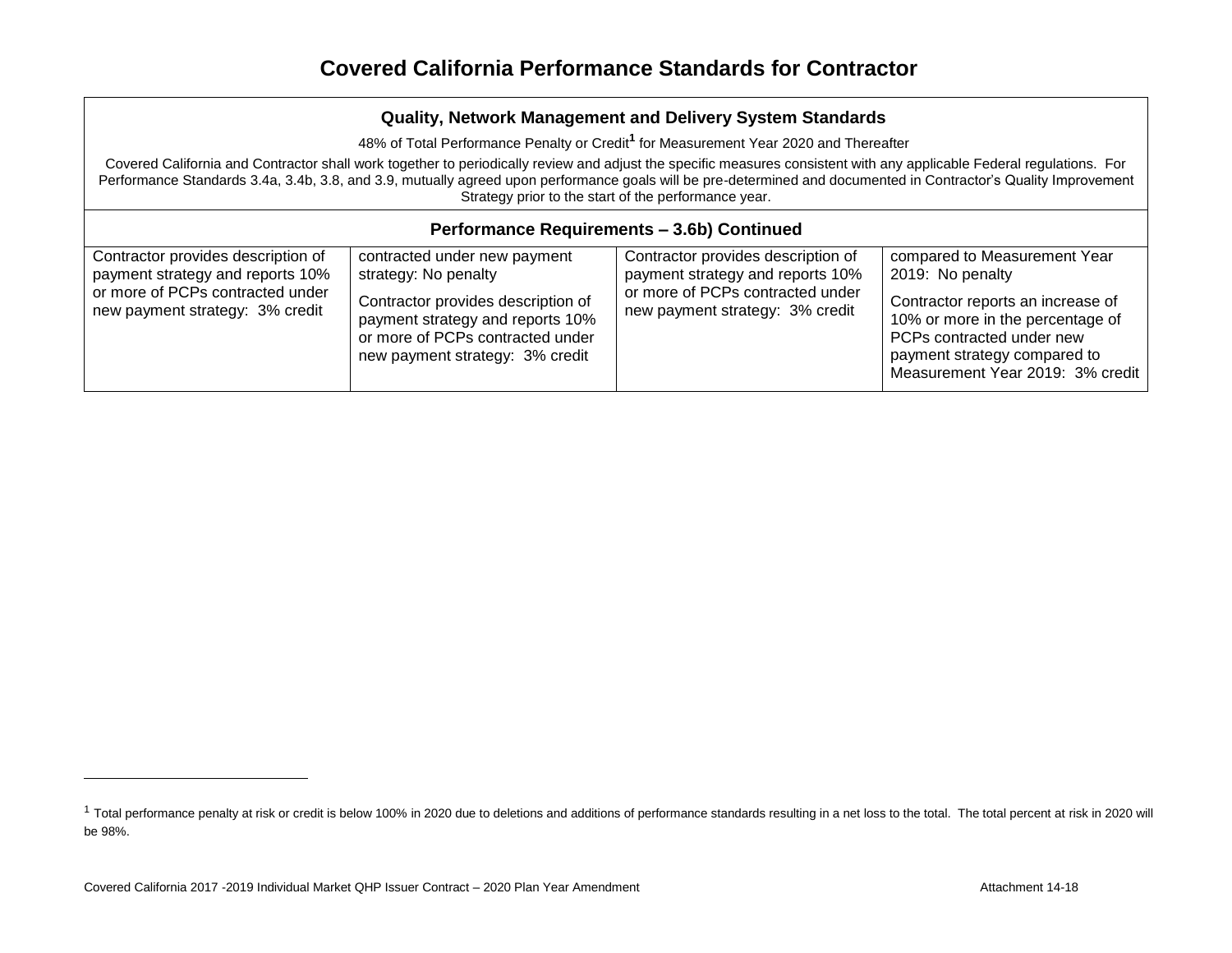48% of Total Performance Penalty or Credit**<sup>1</sup>** for Measurement Year 2020 and Thereafter

Covered California and Contractor shall work together to periodically review and adjust the specific measures consistent with any applicable Federal regulations. For Performance Standards 3.4a, 3.4b, 3.8, and 3.9, mutually agreed upon performance goals will be pre-determined and documented in Contractor's Quality Improvement Strategy prior to the start of the performance year.

#### **Performance Standard**

**3.6c) Primary Care – Attachment 7, Article 4, Section 4.01 and 4.02 – 3% of total performance penalty for Group 3** 

Contractor increases the percentage of membership assigned to or obtaining care from Providers who meet standards for redesigned primary care through PCMH recognition or certification with NCQA, The Joint Commission, AAAHC, or URAC.

Baseline will be identified using data from Measurement Year 2018. Data from Measurement Year 2019 providing the percent of membership attributed or assigned to PCMHs will be compared to baseline reported. Data from Measurement Year 2020 providing the percent of membership attributed or assigned to PCMHs will be compared to Measurement Year 2019 data.

| <b>Performance Requirements</b>                                                   |                                                                                   |                                                                                                                                                                                                                                                                                                                                                                                                                                |                                                                                                                                                                                                                                                                                                                                                                                                                                                                                          |  |  |  |
|-----------------------------------------------------------------------------------|-----------------------------------------------------------------------------------|--------------------------------------------------------------------------------------------------------------------------------------------------------------------------------------------------------------------------------------------------------------------------------------------------------------------------------------------------------------------------------------------------------------------------------|------------------------------------------------------------------------------------------------------------------------------------------------------------------------------------------------------------------------------------------------------------------------------------------------------------------------------------------------------------------------------------------------------------------------------------------------------------------------------------------|--|--|--|
| <b>Measurement</b><br><b>Year 2017</b><br>No Assessment<br>for Plan Year<br>2017. | <b>Measurement</b><br><b>Year 2018</b><br>No Assessment<br>for Plan Year<br>2018. | <b>Measurement Year 2019</b><br>Expectation: Contractor increases the percentage of<br>membership attributed or assigned to providers who<br>meet standards for redesigned primary care through<br>PCMH recognition or certification with NCQA, The<br>Joint Commission, or AAAHC.<br>Performance Levels:<br>Contractor reports no increase in the percentage of<br>memberships attributed or assigned to PCMHs:<br>3% penalty | <b>Measurement Year 2020</b><br>Expectation: Contractor increases the percentage of<br>membership assigned to or obtaining care from<br>providers who meet standards for redesigned<br>primary care through PCMH recognition or<br>certification with NCQA, The Joint Commission, or<br>AAAHC.<br>Performance Levels:<br>Contractor reports no increase in the percentage of<br>memberships assigned to or obtaining care from<br>PCMHs compared to Measurement Year 2019: 3%<br>penalty |  |  |  |

<sup>&</sup>lt;sup>1</sup> Total performance penalty at risk or credit is below 100% in 2020 due to deletions and additions of performance standards resulting in a net loss to the total. The total percent at risk in 2020 will be 98%.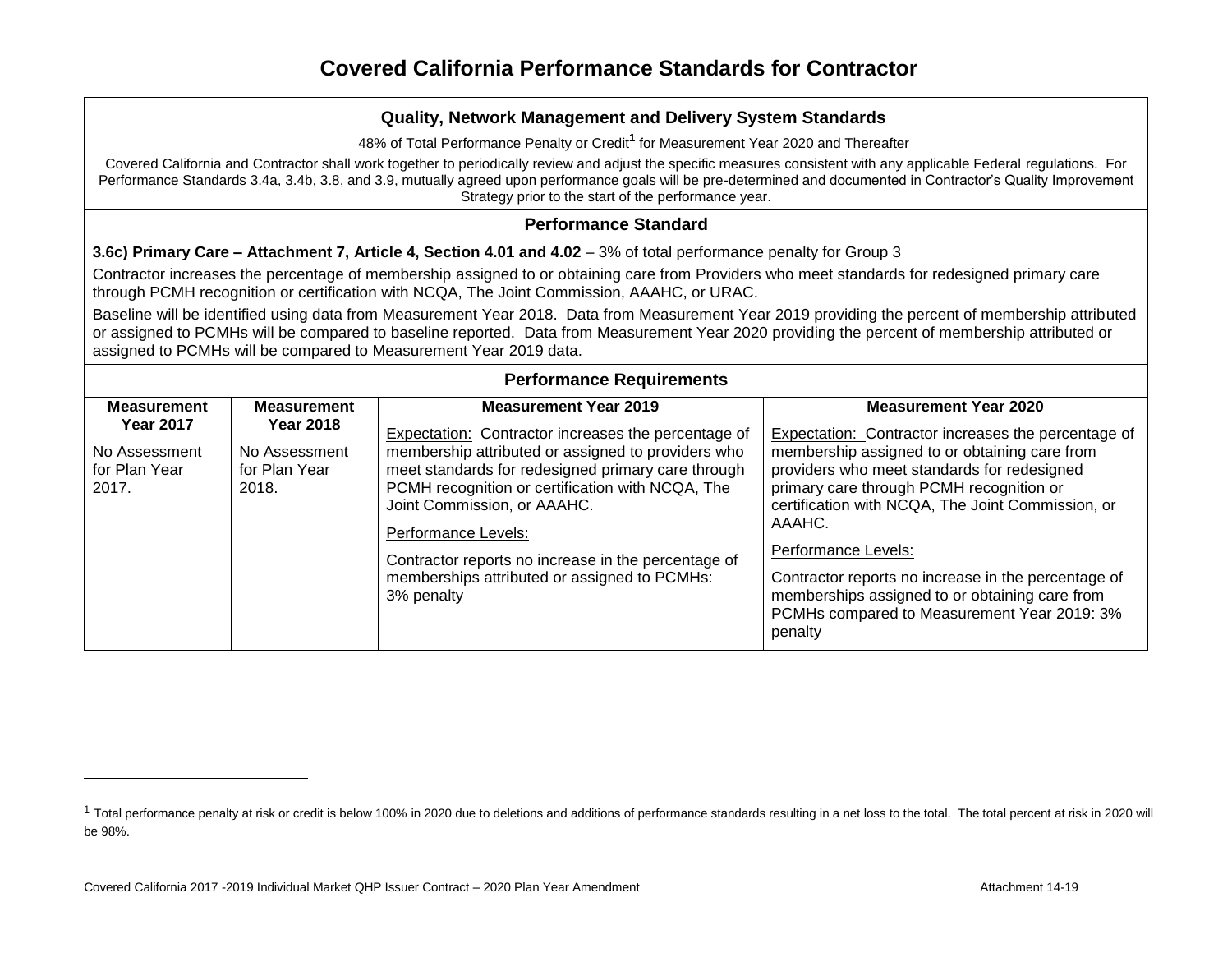| <b>Quality, Network Management and Delivery System Standards</b>                                                                                                                                                                                                                                                                                                                                  |                                                                                                                                                                                                                                                    |                                                                                                                                                                                                                                                                                                                                                                                                                              |  |  |  |  |
|---------------------------------------------------------------------------------------------------------------------------------------------------------------------------------------------------------------------------------------------------------------------------------------------------------------------------------------------------------------------------------------------------|----------------------------------------------------------------------------------------------------------------------------------------------------------------------------------------------------------------------------------------------------|------------------------------------------------------------------------------------------------------------------------------------------------------------------------------------------------------------------------------------------------------------------------------------------------------------------------------------------------------------------------------------------------------------------------------|--|--|--|--|
|                                                                                                                                                                                                                                                                                                                                                                                                   | 48% of Total Performance Penalty or Credit <sup>1</sup> for Measurement Year 2020 and Thereafter                                                                                                                                                   |                                                                                                                                                                                                                                                                                                                                                                                                                              |  |  |  |  |
| Covered California and Contractor shall work together to periodically review and adjust the specific measures consistent with any applicable Federal regulations. For<br>Performance Standards 3.4a, 3.4b, 3.8, and 3.9, mutually agreed upon performance goals will be pre-determined and documented in Contractor's Quality Improvement<br>Strategy prior to the start of the performance year. |                                                                                                                                                                                                                                                    |                                                                                                                                                                                                                                                                                                                                                                                                                              |  |  |  |  |
|                                                                                                                                                                                                                                                                                                                                                                                                   | Performance Requirements - 3.6c) Continued                                                                                                                                                                                                         |                                                                                                                                                                                                                                                                                                                                                                                                                              |  |  |  |  |
|                                                                                                                                                                                                                                                                                                                                                                                                   | Contractor reports an increase of more than 0% but<br>less than 10% in membership attributed or assigned<br>to a PCMHs: No penalty<br>Contractor reports an increase of 10% or more in<br>membership attributed or assigned to PCMHs:<br>3% credit | Contractor reports an increase of more than 0% but<br>less than 10% in membership assigned to or<br>obtaining care from PCMHs compared to<br>Measurement Year 2019: No penalty<br>Contractor reports an increase of 10% or more in<br>membership assigned to or obtaining care from<br>PCMHs compared to Measurement Year 2019, or<br>reports 90% or greater membership obtaining care<br>from PCMH <sub>s</sub> : 3% credit |  |  |  |  |

<sup>&</sup>lt;sup>1</sup> Total performance penalty at risk or credit is below 100% in 2020 due to deletions and additions of performance standards resulting in a net loss to the total. The total percent at risk in 2020 will be 98%.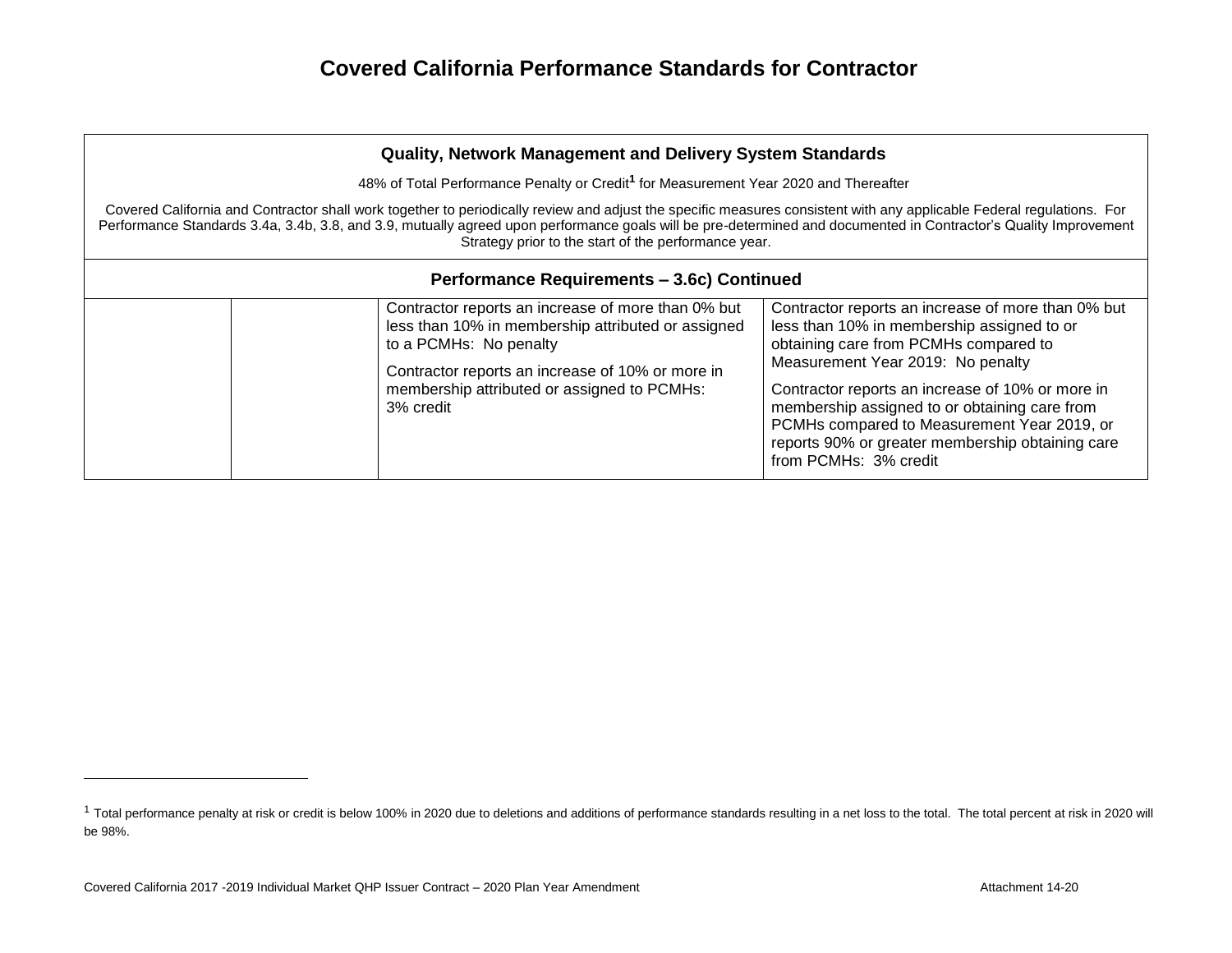48% of Total Performance Penalty or Credit**<sup>1</sup>** for Measurement Year 2020 and Thereafter

Covered California and Contractor shall work together to periodically review and adjust the specific measures consistent with any applicable Federal regulations. For Performance Standards 3.4a, 3.4b, 3.8, and 3.9, mutually agreed upon performance goals will be pre-determined and documented in Contractor's Quality Improvement Strategy prior to the start of the performance year.

#### **Performance Standard**

**3.7 Accountable Care Organizations (ACOs) – Attachment 7, Article 4, Section 4.03** – 5% of total performance penalty for Group 3

Contractor increases Exchange enrollment in ACOs (previously referred to as integrated healthcare models).

Baseline identified from data reported in Measurement Year 2017 and 2018. Data from Measurement Year 2019 providing the percentage of Exchange membership in ACOs will be compared to baseline reported. Data from Measurement Year 2020 providing the percentage of Exchange membership in ACOs will be compared to Measurement Year 2019 data.

This performance standard is not applicable to issuers with fully integrated systems where 100% of their membership is attributed or assigned to ACOs for both the baseline measurement year and the performance measurement year.

#### **Performance Requirements**

| <b>Measurement</b>                                                                                                       | <b>Measurement</b>                                                                                              | <b>Measurement Year 2019</b>                                                                                                                      | <b>Measurement Year 2020</b>                                                                                                                                      |
|--------------------------------------------------------------------------------------------------------------------------|-----------------------------------------------------------------------------------------------------------------|---------------------------------------------------------------------------------------------------------------------------------------------------|-------------------------------------------------------------------------------------------------------------------------------------------------------------------|
| <b>Year 2018</b><br><b>Year 2017</b><br>No Assessment<br>No Assessment<br>for Plan Year<br>for Plan Year<br>2017<br>2018 | Expectation: Contractor increases the percentage<br>of enrollment in IHMs by the end of 2019.                   | Expectation: Contractor increases the percentage of<br>enrollment in ACOs by the end of 2020.                                                     |                                                                                                                                                                   |
|                                                                                                                          | Performance Levels:                                                                                             | Performance Levels:                                                                                                                               |                                                                                                                                                                   |
|                                                                                                                          | Contractor reports no increase in the percentage<br>of membership attributed or assigned to IHMs: 5%<br>penalty | Contractor reports no increase in the percentage of<br>membership attributed or assigned to ACOs compared to<br>Measurement Year 2019: 5% penalty |                                                                                                                                                                   |
|                                                                                                                          |                                                                                                                 | Contractor reports an increase of more than 0%<br>but less than 10% in membership attributed or<br>assigned to IHMs: No penalty                   | Contractor reports an increase of more than 0% but less<br>than 10% in membership attributed or assigned to ACOs<br>compared to Measurement Year 2019: No penalty |
|                                                                                                                          |                                                                                                                 | Contractor reports an increase of 10% or more in<br>membership attributed or assigned to IHMs: 5%<br>credit                                       | Contractor reports an increase of 10% or more in<br>membership attributed or assigned to ACOs compared to<br>Measurement Year 2019: 5% credit                     |

<sup>&</sup>lt;sup>1</sup> Total performance penalty at risk or credit is below 100% in 2020 due to deletions and additions of performance standards resulting in a net loss to the total. The total percent at risk in 2020 will be 98%.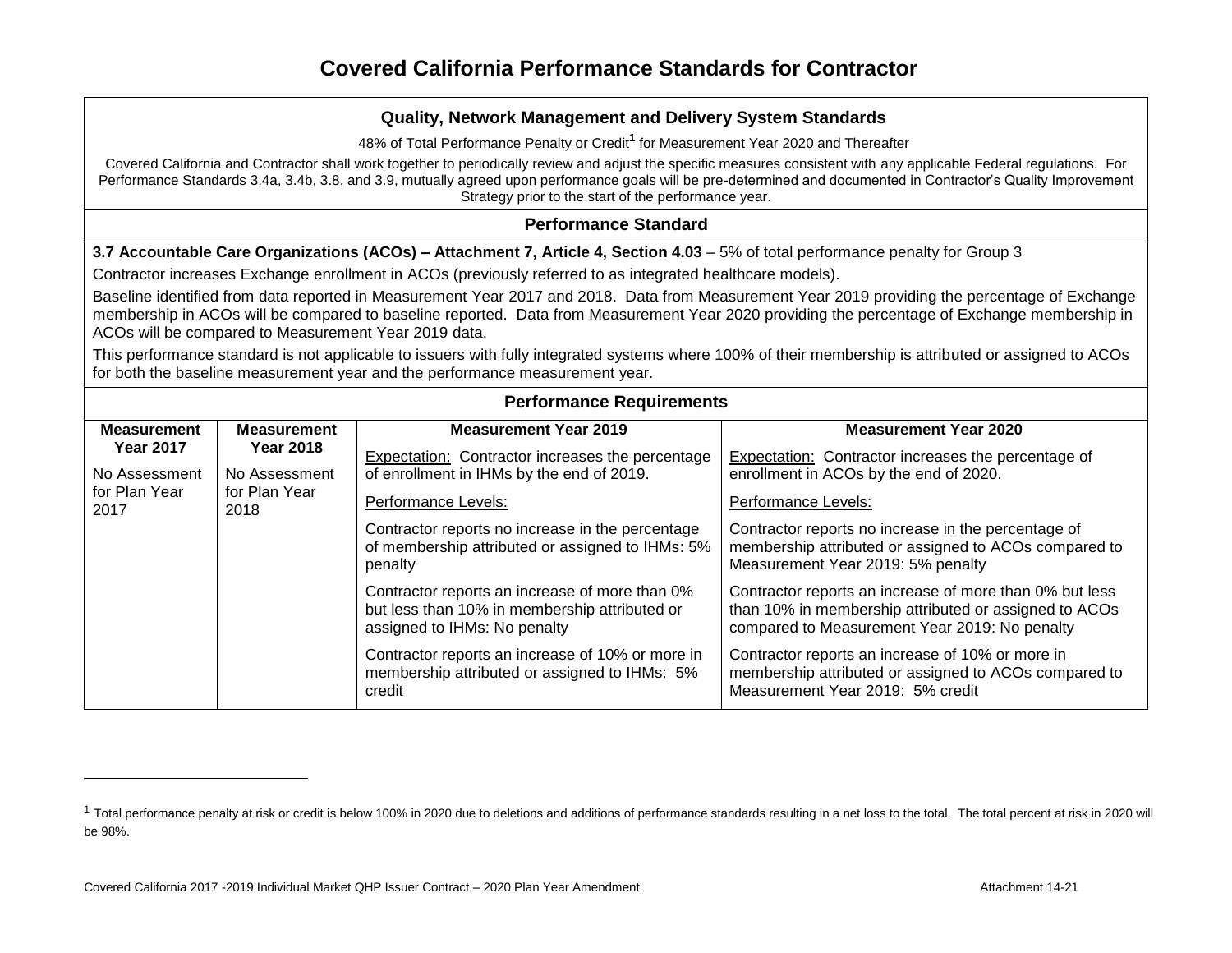48% of Total Performance Penalty or Credit**<sup>1</sup>** for Measurement Year 2020 and Thereafter

Covered California and Contractor shall work together to periodically review and adjust the specific measures consistent with any applicable Federal regulations. For Performance Standards 3.4a, 3.4b, 3.8, and 3.9, mutually agreed upon performance goals will be pre-determined and documented in Contractor's Quality Improvement Strategy prior to the start of the performance year.

## **Performance Standard**

**3.8 Appropriate Use of C-Sections – Attachment 7, Article 5, Section 5.03** – 4.5% of total performance penalty for Group 3

Contractor shall adopt new payment strategies for physicians and hospitals such that by 2020 payment for Exchange enrollees is structured to support only medically necessary care and there is no financial incentive to perform C-sections.

| <b>Performance Requirements</b>                                                                         |                    |                                                                                                                                                         |                                                                                                                                                                 |  |  |  |  |
|---------------------------------------------------------------------------------------------------------|--------------------|---------------------------------------------------------------------------------------------------------------------------------------------------------|-----------------------------------------------------------------------------------------------------------------------------------------------------------------|--|--|--|--|
| <b>Measurement</b>                                                                                      | <b>Measurement</b> | <b>Measurement Year 2019</b>                                                                                                                            | <b>Measurement Year 2020</b>                                                                                                                                    |  |  |  |  |
| <b>Year 2017</b><br><b>Year 2018</b><br>No Assessment<br>for Plan Year<br>for Plan Year<br>2017<br>2018 | No Assessment      | Expectation: All physicians and hospitals are re-<br>contracted with new payment structure by the end of<br>2019.                                       | Expectation: All physicians and hospitals are re-<br>contracted with new payment structure by the end of<br>2020.                                               |  |  |  |  |
|                                                                                                         |                    | Performance Levels:                                                                                                                                     | Performance Levels:                                                                                                                                             |  |  |  |  |
|                                                                                                         |                    | Contractor is unable to demonstrate that >33% of<br>physicians and hospitals have been re-contracted to not<br>incentivize NTSV C-section: 4.5% penalty | Contractor is unable to demonstrate that >50% of<br>physicians and hospitals have been re-contracted to not<br>incentivize NTSV C-section: 4.5% penalty         |  |  |  |  |
|                                                                                                         |                    | Contractor demonstrates that 33% to 66% of physicians<br>and hospitals have been re-contracted to not incentivize<br>NTSV C-section: No penalty         | Contractor demonstrates that $\geq 50\%$ to $\lt 80\%$ of<br>physicians and hospitals have been re-contracted to not<br>incentivize NTSV C-sections: No penalty |  |  |  |  |
|                                                                                                         |                    | Contractor demonstrates that >66% of physicians and<br>hospitals have been re-contracted to not incentivize<br>NTSV C-section: 4.5% credit              | Contractor demonstrates that ≥80% of physicians and<br>hospitals have been re-contracted to not incentivize<br>NTSV C-sections: 4.5% credit                     |  |  |  |  |

<sup>&</sup>lt;sup>1</sup> Total performance penalty at risk or credit is below 100% in 2020 due to deletions and additions of performance standards resulting in a net loss to the total. The total percent at risk in 2020 will be 98%.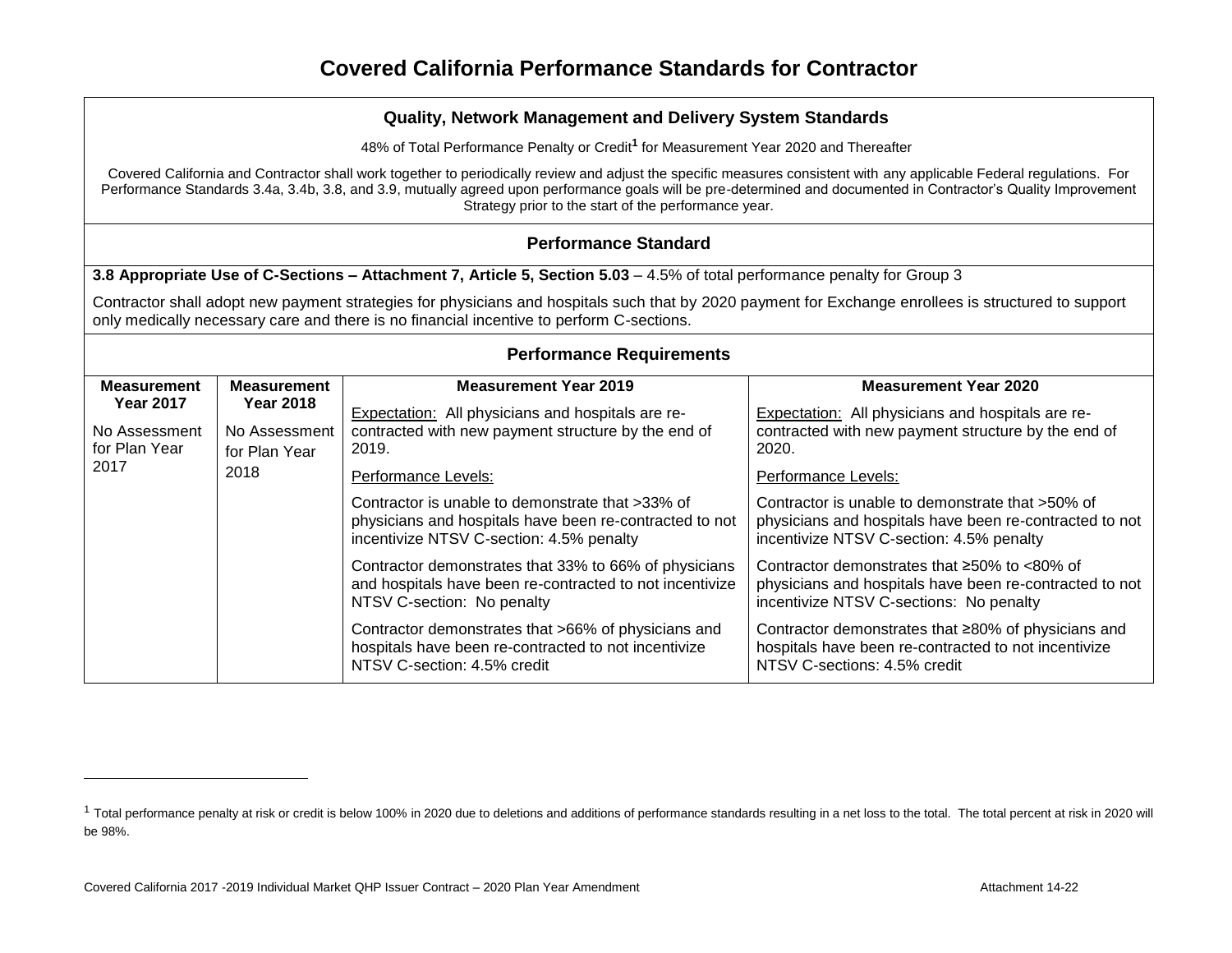#### **Quality, Network Management and Delivery System Standards**

48% of Total Performance Penalty or Credit**<sup>1</sup>** for Measurement Year 2020 and Thereafter

Covered California and Contractor shall work together to periodically review and adjust the specific measures consistent with any applicable Federal regulations. For Performance Standards 3.4a, 3.4b, 3.8, and 3.9, mutually agreed upon performance goals will be pre-determined and documented in Contractor's Quality Improvement Strategy prior to the start of the performance year.

#### **Performance Standard**

**3.9 Hospital Safety – Attachment 7, Article 5, Section 5.02 – 4.5% of total performance penalty for Group 3** 

Contractor shall adopt a payment strategy that by year-end 2020, places at least 2% of payments to hospitals in Exchange networks either at risk or subject to a bonus payment for quality performance. Contractor may structure this strategy according to its own priorities, with the exception that if the Contractor uses readmissions measure, it shall not be the only measure.

Contractor shall report on its strategy and progress on adoption of the payment strategy annually.

| <b>Performance Requirements</b>                                                                                          |                                                                                                                                             |                                                                                                                                                                                                                                                                                                                                                                                             |                                                                                                                                                                                                                                                                                                                                  |  |  |  |
|--------------------------------------------------------------------------------------------------------------------------|---------------------------------------------------------------------------------------------------------------------------------------------|---------------------------------------------------------------------------------------------------------------------------------------------------------------------------------------------------------------------------------------------------------------------------------------------------------------------------------------------------------------------------------------------|----------------------------------------------------------------------------------------------------------------------------------------------------------------------------------------------------------------------------------------------------------------------------------------------------------------------------------|--|--|--|
| <b>Measurement</b>                                                                                                       | <b>Measurement</b>                                                                                                                          | <b>Measurement Year 2019</b>                                                                                                                                                                                                                                                                                                                                                                | <b>Measurement Year 2020</b>                                                                                                                                                                                                                                                                                                     |  |  |  |
| <b>Year 2017</b><br><b>Year 2018</b><br>No Assessment<br>No Assessment<br>for Plan Year<br>for Plan Year<br>2018<br>2017 | <b>Expectation:</b> At least 2% of payments to hospitals in<br>Exchange network(s) are at-risk for quality performance<br>by year-end 2019. | <b>Expectation:</b> At least 2% of payments to hospitals in<br>Exchange network(s) are at-risk for quality performance<br>by year-end 2020.                                                                                                                                                                                                                                                 |                                                                                                                                                                                                                                                                                                                                  |  |  |  |
|                                                                                                                          |                                                                                                                                             | Performance Levels:                                                                                                                                                                                                                                                                                                                                                                         | Performance Levels:                                                                                                                                                                                                                                                                                                              |  |  |  |
|                                                                                                                          |                                                                                                                                             | Contractor is unable to demonstrate that at least 25% of<br>hospitals have been recontracted with at least 2% of<br>payment either at risk or subject to a bonus payment for<br>quality performance: 4.5% penalty<br>Contractor demonstrates that $>25\%$ to $<75\%$ of<br>hospitals have been recontracted with at least 2% of<br>payment either at risk or subject to a bonus payment for | Contractor demonstrates a <10% increase in the<br>number of hospitals that have been re-contracted<br>compared to Measurement Year 2019: 4.5% penalty<br>Contractor demonstrates $a \ge 10\%$ to $\lt 15\%$ increase in<br>the number of hospitals that have been re-contracted<br>compared to Measurement Year 2019: No penalty |  |  |  |
|                                                                                                                          |                                                                                                                                             | quality performance: No penalty                                                                                                                                                                                                                                                                                                                                                             | Contractor demonstrates a $\geq$ 15% increase in the<br>number of hospitals that have been re-contracted                                                                                                                                                                                                                         |  |  |  |
|                                                                                                                          |                                                                                                                                             | Contractor demonstrates that at least 75% of hospitals<br>have been recontracted with at least 2% of payment<br>either at risk or subject to a bonus payment for quality<br>performance: 4.5% credit                                                                                                                                                                                        | compared to Measurement Year 2019: 4.5% credit                                                                                                                                                                                                                                                                                   |  |  |  |

<sup>&</sup>lt;sup>1</sup> Total performance penalty at risk or credit is below 100% in 2020 due to deletions and additions of performance standards resulting in a net loss to the total. The total percent at risk in 2020 will be 98%.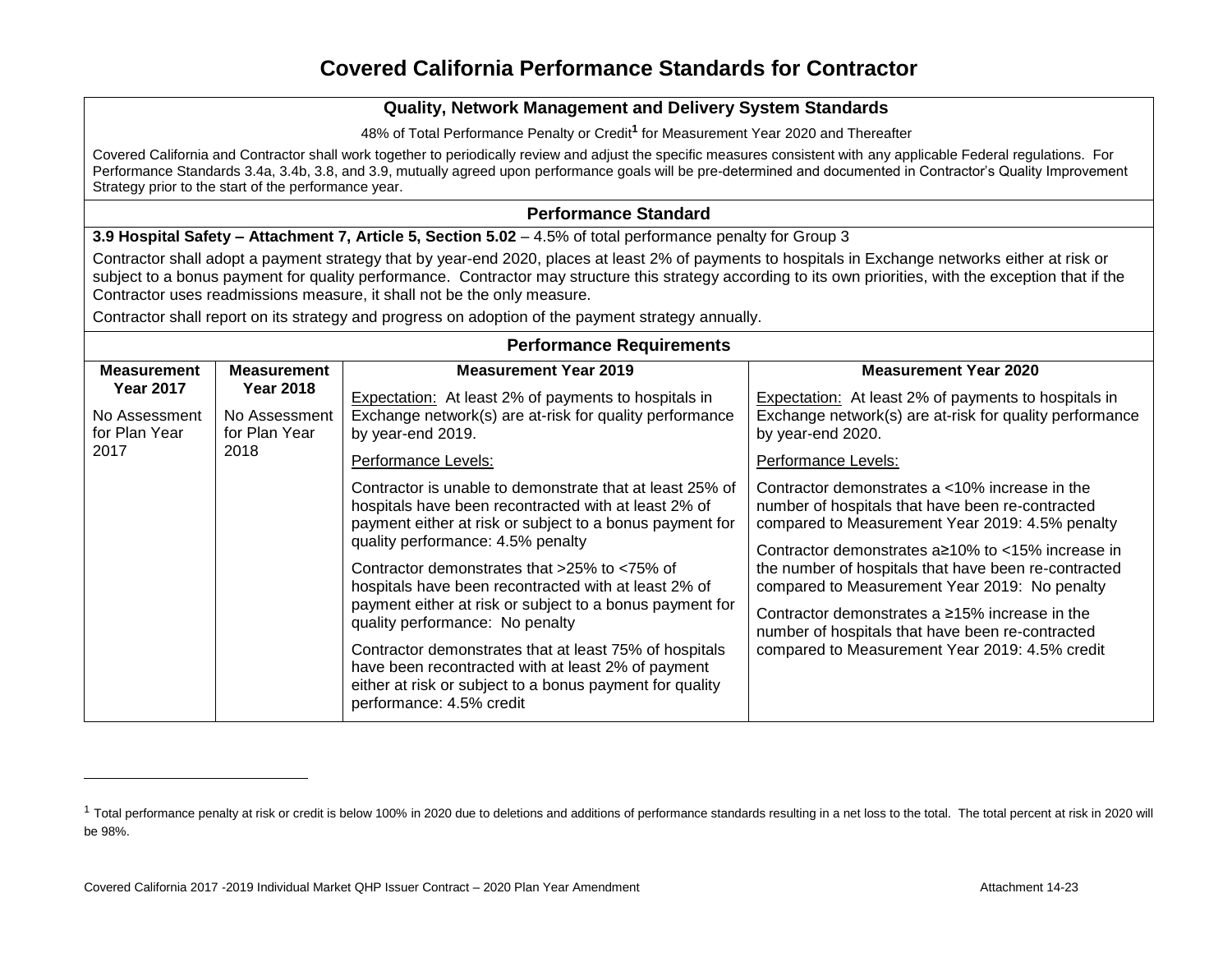|     | Group 4: Covered California Performance Standards for Covered California<br>For Plan Year 2020 all Performance Standards are to be measured with a 15% total<br>Performance Penalty at risk or credit <sup>1</sup> .                                 |                                                                                                                                                                                                                                                                                                                                                                                                                                     |  |  |  |
|-----|------------------------------------------------------------------------------------------------------------------------------------------------------------------------------------------------------------------------------------------------------|-------------------------------------------------------------------------------------------------------------------------------------------------------------------------------------------------------------------------------------------------------------------------------------------------------------------------------------------------------------------------------------------------------------------------------------|--|--|--|
|     | <b>Customer Service Measures</b><br><b>Covered California Performance Requirements</b>                                                                                                                                                               |                                                                                                                                                                                                                                                                                                                                                                                                                                     |  |  |  |
| 4.1 | <b>Service Level</b><br>3.75% of total performance credit<br>for this Group.                                                                                                                                                                         | Expectation: 80% of calls answered in 30 seconds or less.<br>Performance Level: <80%: 3.75% performance credit.<br>80%-90%: no credit. >90%: 3.75% reduction in performance<br>credit.                                                                                                                                                                                                                                              |  |  |  |
| 4.2 | Abandonment Rate (%)<br>3.75% of total performance credit<br>for this Group.                                                                                                                                                                         | Divide number of calls abandoned by the number of calls<br>offered to a phone representative.<br><b>Expectation:</b> No more than 3% of incoming calls are<br>abandoned in a calendar month.<br>Performance Level: >3% abandoned: 3.75% performance<br>credit. 2-3% abandoned: no credit. <2% abandoned: 3.75%<br>reduction in performance credit.                                                                                  |  |  |  |
| 4.3 | <b>Implementation of Appeals</b><br><b>Decisions</b><br><b>Pilot Period:</b><br>January 1, 2018 - December 31,<br>2019<br>2020 Measurement Period:<br>January 1, 2020 - December 31,<br>2020<br>3.75% of total performance<br>credit for this Group. | Expectation: 90% of all Administrative Law Decisions are<br>submitted by the Exchange to Contractor for implementation<br>within 20 days of receipt from the California Department of<br>Social Services.<br>Performance Level: <90% submitted within 20 days: 3.75%<br>performance credit; 90% or greater submitted within 20 days:<br>no credit; 90% or greater submitted within 5 days: 3.75%<br>reduction in performance credit |  |  |  |
| 4.4 | <b>Complaint Resolution for</b><br><b>Covered California</b><br>3.75% of total performance credit<br>for this Group.                                                                                                                                 | <b>Expectation: 95% of Enrollee complaints resolved within 30</b><br>days.<br>Performance Level: <95% resolved within 30 days: 3.75%<br>performance credit. 95% or greater resolved within 30 days: no<br>credit. 95% or greater resolved within 15 days: 3.75%<br>reduction in performance credit                                                                                                                                  |  |  |  |

 $\overline{a}$ 

 $\mathbf{r}$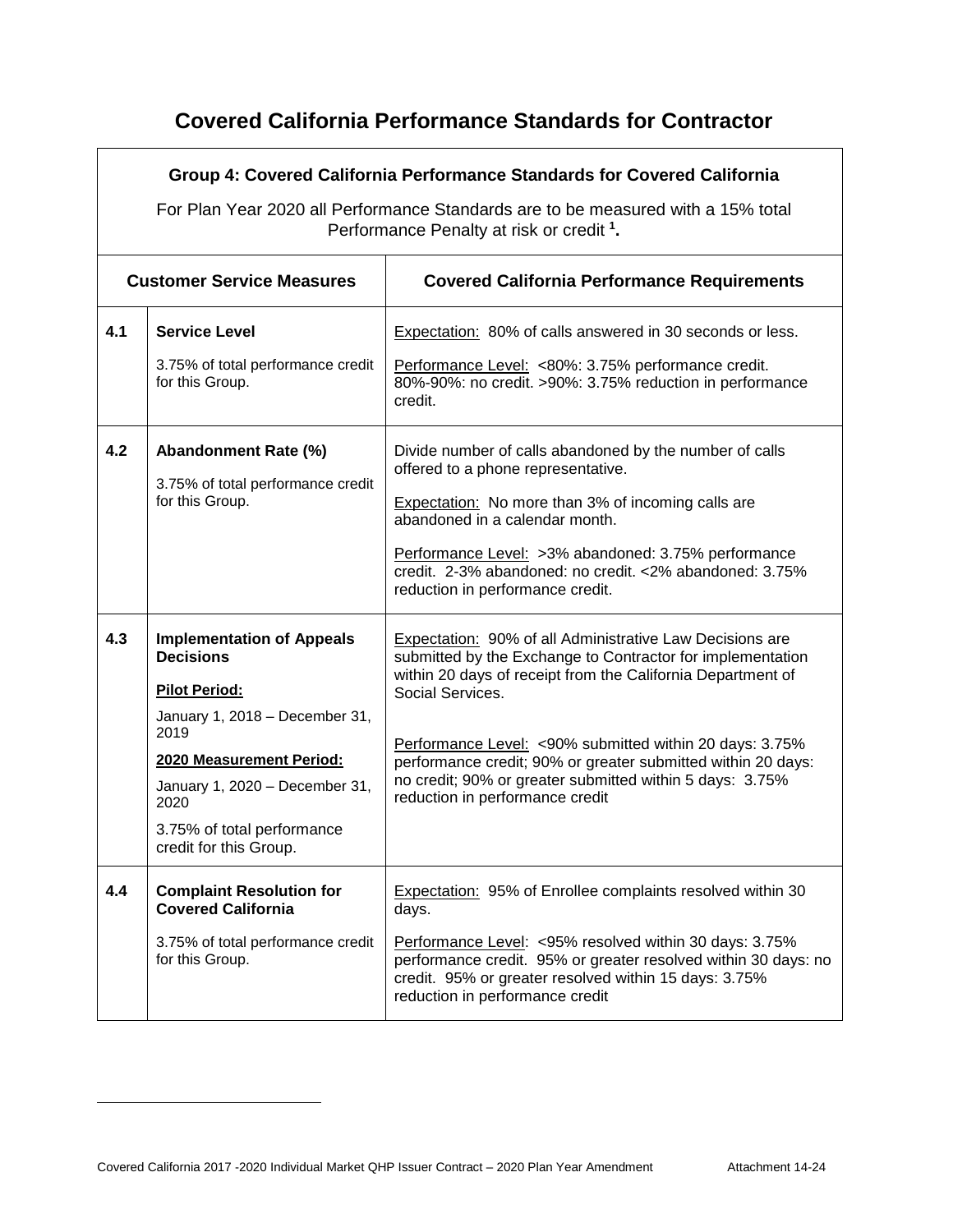| Group 5: Dental Quality Alliance (DQA) Pediatric Measure Set |                                                                                                                                                                                                                                            |                                                                                                                                                                                                                          |                                                                                                                                 |                                   |                    |
|--------------------------------------------------------------|--------------------------------------------------------------------------------------------------------------------------------------------------------------------------------------------------------------------------------------------|--------------------------------------------------------------------------------------------------------------------------------------------------------------------------------------------------------------------------|---------------------------------------------------------------------------------------------------------------------------------|-----------------------------------|--------------------|
| <b>Measure</b>                                               | <b>Description</b>                                                                                                                                                                                                                         | <b>Numerator</b>                                                                                                                                                                                                         | <b>Denominator</b>                                                                                                              | QDP<br><b>Performance</b><br>Rate | <b>Expectation</b> |
| Utilization of<br><b>Services</b>                            | Percentage of<br>all enrolled<br>children aged 0<br>$-1$ who<br>received at<br>least one dental<br>service within<br>the reporting<br>year.                                                                                                | Unduplicated<br>number of<br>enrolled children<br>aged $0 - 1$ who<br>received at least<br>one dental<br>service.                                                                                                        | Unduplicated<br>number of all<br>enrolled<br>children aged<br>$.0 - 1$                                                          | NUM/DEN                           | 75%                |
| Utilization of<br><b>Services</b>                            | Percentage of<br>all enrolled<br>children aged 2<br>$-$ under age 19<br>who received at<br>least one dental<br>service within<br>the reporting<br>year.                                                                                    | Unduplicated<br>number of<br>enrolled children<br>aged $2$ – under<br>19 who received<br>at least one<br>dental service.                                                                                                 | Unduplicated<br>number of all<br>enrolled<br>children aged<br>$2$ – under age<br>19.                                            | NUM/DEN                           | 75%                |
| Oral<br>Evaluation                                           | Percentage of<br>enrolled<br>children under<br>age 19 who<br>received a<br>comprehensive<br>or periodic oral<br>evaluation<br>within the<br>reporting year.                                                                                | Unduplicated<br>number of<br>enrolled children<br>under age 19<br>who received a<br>comprehensive<br>or periodic oral<br>evaluation as a<br>dental service.                                                              | Unduplicated<br>number of<br>enrolled<br>children under<br>age19.                                                               | NUM/DEN                           | 75%                |
| Sealants in 6<br>to 9 years                                  | Percentage of<br>enrolled<br>children in the<br>age category of<br>6-9 years at<br>"elevated" risk<br>(i.e., "moderate"<br>or "high") who<br>received a<br>sealant on a<br>permanent first<br>molar tooth<br>within the<br>reporting year. | Unduplicated<br>number of all<br>enrolled children<br>age 6-9 years at<br>"elevated" risk<br>(i.e., "moderate"<br>or "high") who<br>received a<br>sealant on a<br>permanent first<br>molar tooth as a<br>dental service. | Unduplicated<br>number of<br>enrolled<br>children age<br>6-9 years at<br>"elevated" risk<br>(i.e.,<br>"moderate" or<br>"high"). | NUM/DEN                           | 75%                |

 $\mathbf{I}$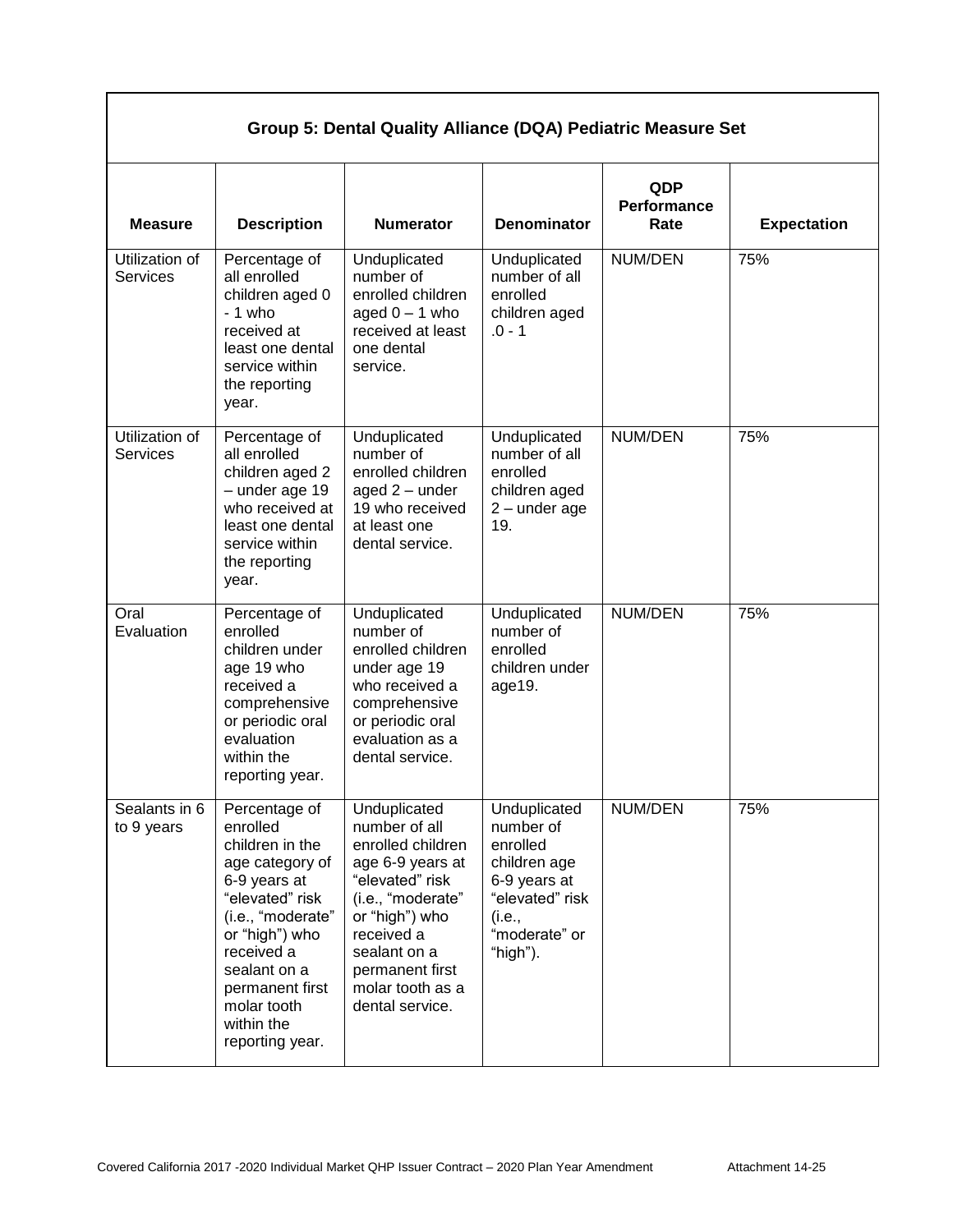| Group 5: Dental Quality Alliance (DQA) Pediatric Measure Set                                                |                                                                                                                                                                                                                                               |                                                                                                                                                                                                                             |                                                                                                                                   |                            |                    |
|-------------------------------------------------------------------------------------------------------------|-----------------------------------------------------------------------------------------------------------------------------------------------------------------------------------------------------------------------------------------------|-----------------------------------------------------------------------------------------------------------------------------------------------------------------------------------------------------------------------------|-----------------------------------------------------------------------------------------------------------------------------------|----------------------------|--------------------|
| <b>Measure</b>                                                                                              | <b>Description</b>                                                                                                                                                                                                                            | <b>Numerator</b>                                                                                                                                                                                                            | <b>Denominator</b>                                                                                                                | QDP<br>Performance<br>Rate | <b>Expectation</b> |
| Sealants in<br>10 to 14<br>years                                                                            | Percentage of<br>enrolled<br>children in the<br>age category of<br>10-14 years at<br>"elevated" risk<br>(i.e., "moderate"<br>or "high") who<br>received a<br>sealant on a<br>permanent<br>second molar<br>tooth within the<br>reporting year. | Unduplicated<br>number of<br>enrolled children<br>age 10-14 years<br>at "elevated" risk<br>(i.e., "moderate"<br>or "high") who<br>received a<br>sealant on a<br>permanent<br>second molar<br>tooth as a dental<br>service.  | Unduplicated<br>number of<br>enrolled<br>children age<br>10-14 years at<br>"elevated" risk<br>(i.e.,<br>"moderate" or<br>"high"). | NUM/DEN                    | 75%                |
| Topical<br>Fluoride for<br>Children at<br>Elevated<br><b>Caries Risk</b>                                    | Percentage of<br>enrolled<br>children aged<br>1-18 years who<br>are at<br>"elevated" risk<br>(i.e. "moderate"<br>or "high") who<br>received at<br>least 2 topical<br>fluoride<br>applications<br>within the<br>reporting year.                | Unduplicated<br>number of<br>enrolled children<br>aged 1-18 years<br>who are at<br>"elevated" risk<br>(i.e. "moderate"<br>or "high") who<br>received at least<br>2 topical fluoride<br>applications as a<br>dental service. | Unduplicated<br>number of<br>enrolled<br>children aged<br>1-18 years at<br>"elevated" risk<br>(i.e.<br>"moderate" or<br>"high").  | NUM/DEN                    | 75%                |
| Ambulatory<br>Care<br>Sensitive<br>Emergency<br>Department<br>Visits for<br>Dental<br>Caries in<br>Children | Number of<br>emergency<br>department<br>(ED) visits for<br>caries-related<br>reasons per<br>100,000<br>member<br>months for all<br>enrolled<br>children.                                                                                      | Number of ED<br>visits with caries-<br>related diagnosis<br>code among all<br>enrolled children.                                                                                                                            | All member<br>months for<br>enrollees 0<br>through 18<br>years during<br>the reporting<br>year.                                   | (NUM/DEN) x<br>100,000     | < 15%              |